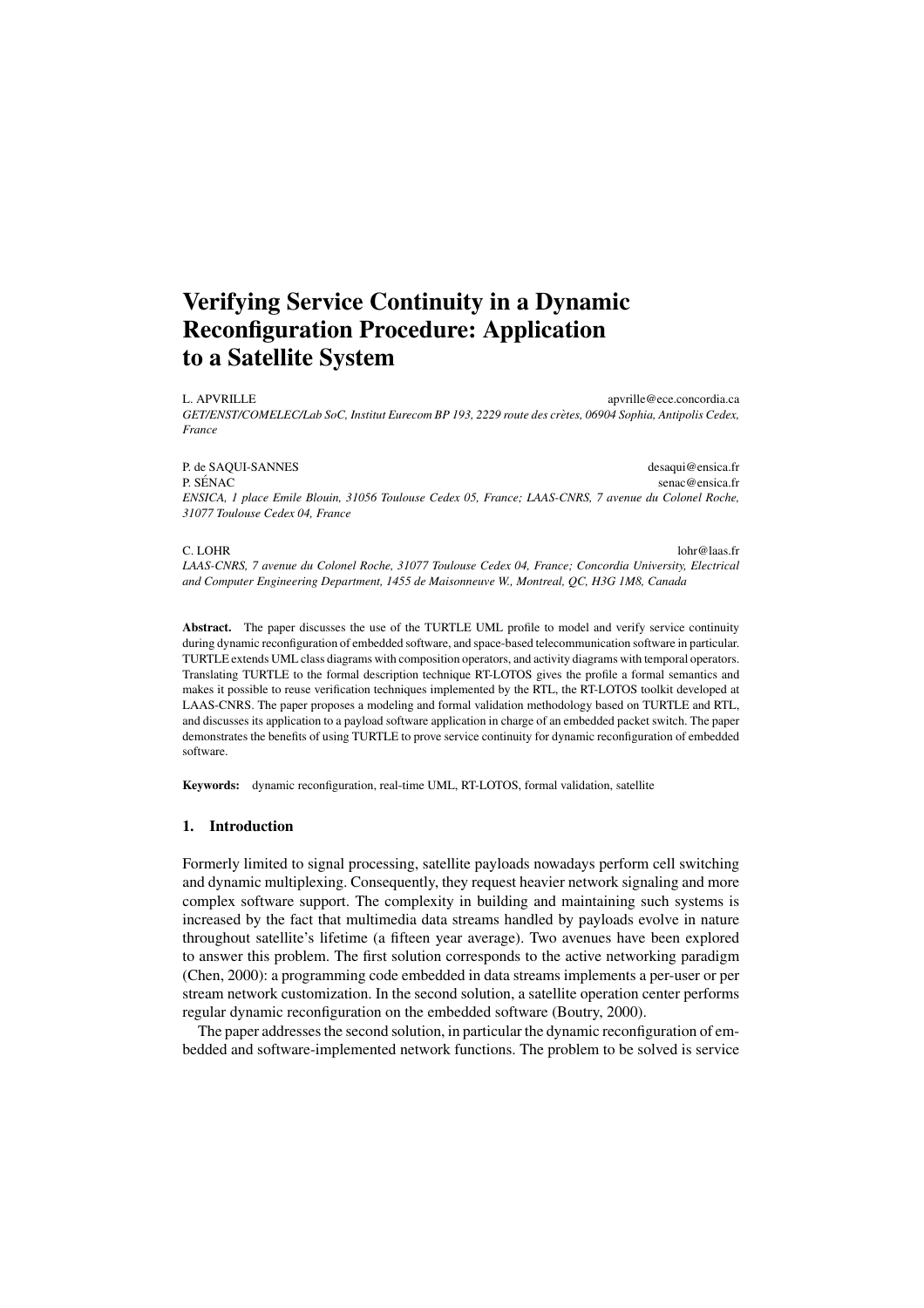continuity. It can be phrased as follows. On the one hand, the upgrade of a satellite software service should guarantee to end-users an improved quality of service without degrading previously active functions. On the other hand, services not modified by the upgrade should not be interrupted.

Today, satellite software upgrades are exclusively implemented using the patch technique. This causes service interruptions (Stevens, 2000), and therefore the upgrade does not meet service continuity requirements. Given the cost of testing software on a satellite prototype, it would be interesting to analyze and predict the consequences of upgrading software before performing it to the satellite. This is where a priori validation can play an important role. What we name as "a priori validation" is the possibility to check a model of the system under design against its expected properties before the system is coded and tested. The paper proposes a novel approach that consists in adding a priori validation to Kramer (1990) and Purtilo (1991)'s techniques for the dynamic reconfiguration of applications. Even if applying a priori validation in the context of dynamic reconfiguration has been considered as a promising avenue (Gupta, 1996), little work has been published in this area.

In the paper, the purpose of applying a priori validation is to demonstrate service continuity in situations where embedded software is upgraded, and to prove that portions of software that are modified by the upgrade should go on running in conformance with their specifications. The proposed methodology relies on TURTLE (*Timed UML and RT-LOTOS Environment* (Apvrille, 2001b)), a real-time UML profile with a formal semantics given in terms of the Formal Description Technique RT-LOTOS (Courtiat, 2000). RT-LOTOS code derived from TURTLE models is validated using RTL, the Real-Time Lotos Laboratory developed at LAAS-CNRS.

The paper is organized as follows. Section 2 surveys solutions for software dynamic reconfiguration and demonstrates the need for intrinsically reconfigurable software architectures and formal validation techniques. Section 3 introduces the TURTLE profile, which is dedicated to real-time system modeling and validation. Section 4 discusses how a priori validation of TURTLE models makes it possible to prove that software properties remain true during software dynamic reconfiguration. The case study in Section 5 addresses a dynamic reconfiguration performed in the context of a telecommunication protocol embedded onboard a satellite. Finally, Section 6 concludes the paper.

# **2. Related work**

A major concern in applying software dynamic reconfiguration is to check whether the system's intrinsic and extrinsic properties are altered. According to Kramer (1985), so-called "intrinsic" properties deal with the application's internal logical consistency. These intrinsic properties include resources used by the application (for example, memory resources). Also, they include the interconnection logical consistency, which in procedure-based applications, refers to the logical consistency of procedure interconnection. We propose to extend the list of intrinsic properties with correct internal behavior properties (no deadlock, no deadline violation, etc.). Most reconfiguration environments are limited to the management of intrinsic properties. Nevertheless, our objective is also to prove that the service offered by an application, if not modified, remains unaltered during and after reconfiguration. This service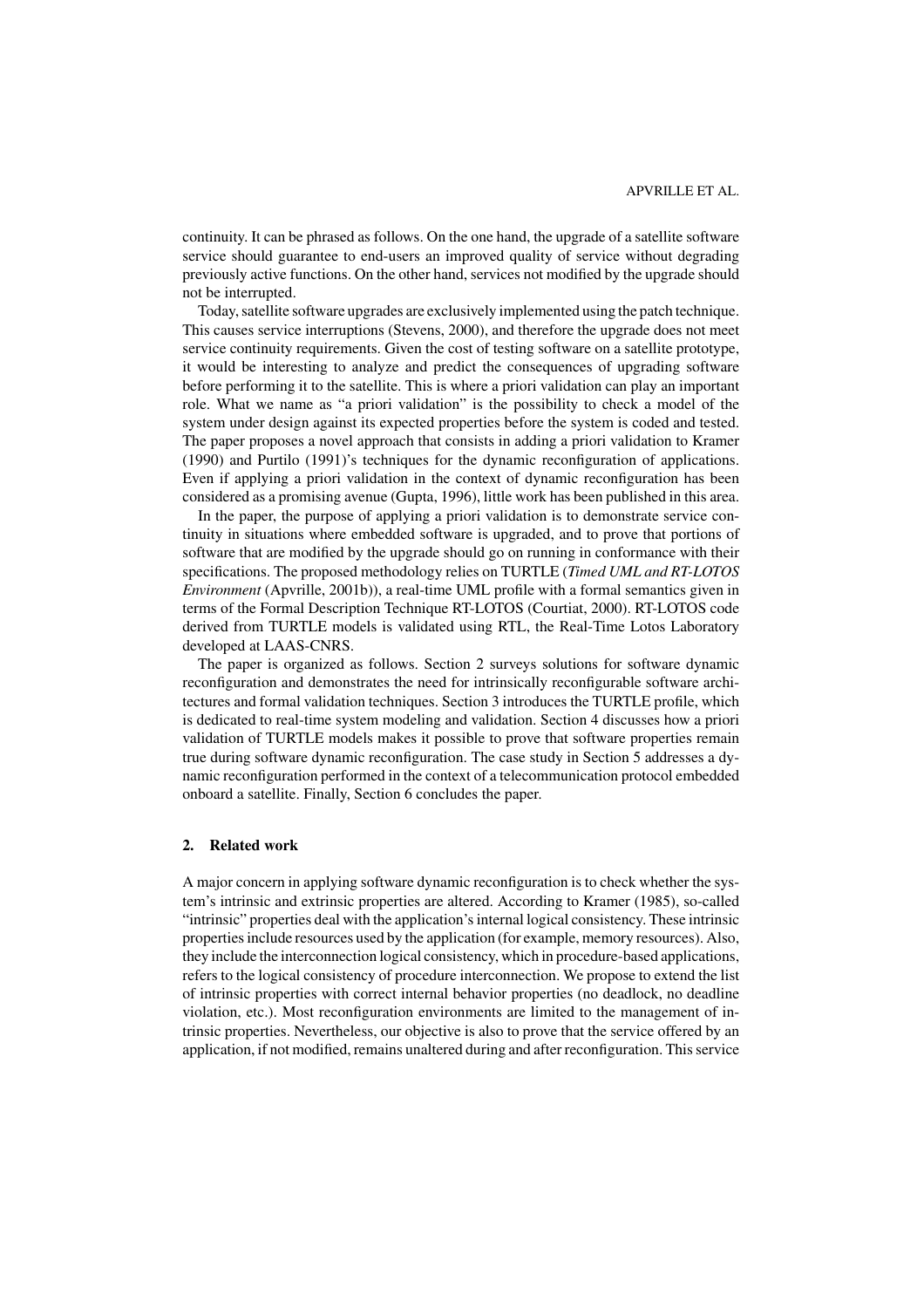is defined as a set of extrinsic properties characterizing logical and real-time properties due by an application to its environment.

Three main proposals have been made to ensure that application properties are satisfied during and after dynamic reconfigurations.

In the first proposal, the reconfiguration generates a brand-new application, and then switches between the old application and the new one. In telecommunication systems, switching from a calculator to another one has been implemented by hardware redundancy (Rey, 1986). Obvious reasons of weight and power consumption make this solution impossible to adapt to space environments.

The second proposal assumes the underlying operating system handles application constraints. This approach is mostly used for active networking. New user code contained in packets is integrated into the application using a plug-in software mechanism. The operating system must provide the code with appropriate physical and software resources, such as bandwidth and resources scheduling (Yan, 2001). A drawback is that reconfigurations are limited to pre-defined functionalities customization and cannot upgrade routing and other advanced functions. Transposition to space embedded calculators is impossible since the functions to reconfigure are major ones.

The third family of solutions addresses dynamic reconfiguration at the application layer level. For telecommunication software developed with a functional approach, Frieder (1989), Segal (1993) and Okamoto (1994) have proposed techniques to dynamically replace one software procedure by another, and proved their solutions preserve software's logical consistency. Yet, the procedure replacement mechanism is too complex because of the difficulty (1) to implement runtime analysis of the software heap and (2) to detect logical and semantic relations between procedures (Shrivastava, 1998). Another approach implemented at the application layer relies on component-based software architectures based on weakly coupled components that asynchronously communicate through gates (Kramer, 1985; Hofmeister, 1993; Oreizy, 1998). Component-based architectures are described using an ADL (Application Description Language) (Medvidovic, 2000). If we compare component-based software and procedure-based application in the context of dynamic reconfiguration, the former is preferred over the latter. The reasons are twofold. The first reason lies in the diversity of reconfiguration operations supported by such architectures (Kramer, 1990; Purtilo, 1991, 1994) (component addition or withdrawal, connector modification, etc.). The second reason is that reconfiguration points are easier to identify (Kramer, 1990; Purtilo, 1991). But, a major drawback of this approach is that it incorrectly handles intrinsic and extrinsic real-time constraints of the system (Gupta, 1996).

As a solution, Gupta (1996) suggests to model the system and its properties, and to perform a priori validation in early stages of the system's life cycle, i.e. before the system is implemented and tested. Several approaches have been proposed in the literature. Allen (1998) introduced *wright*, an ADL that enables joint description of the architecture, configuration, and intrinsic constraints of an application. *Wright*'s semantics is given in terms of translation to CSP (Hoare, 1985), which enables formal proof of system liveness properties. However, *wright* does not handle the intrinsic real-time and extrinsic constraints of applications. Conversely, the environments introduced in Feiler (1998) and *PBO* (Stewart, 1997) do handle some real-time constraints. Unfortunately, environments of Feiler (1998)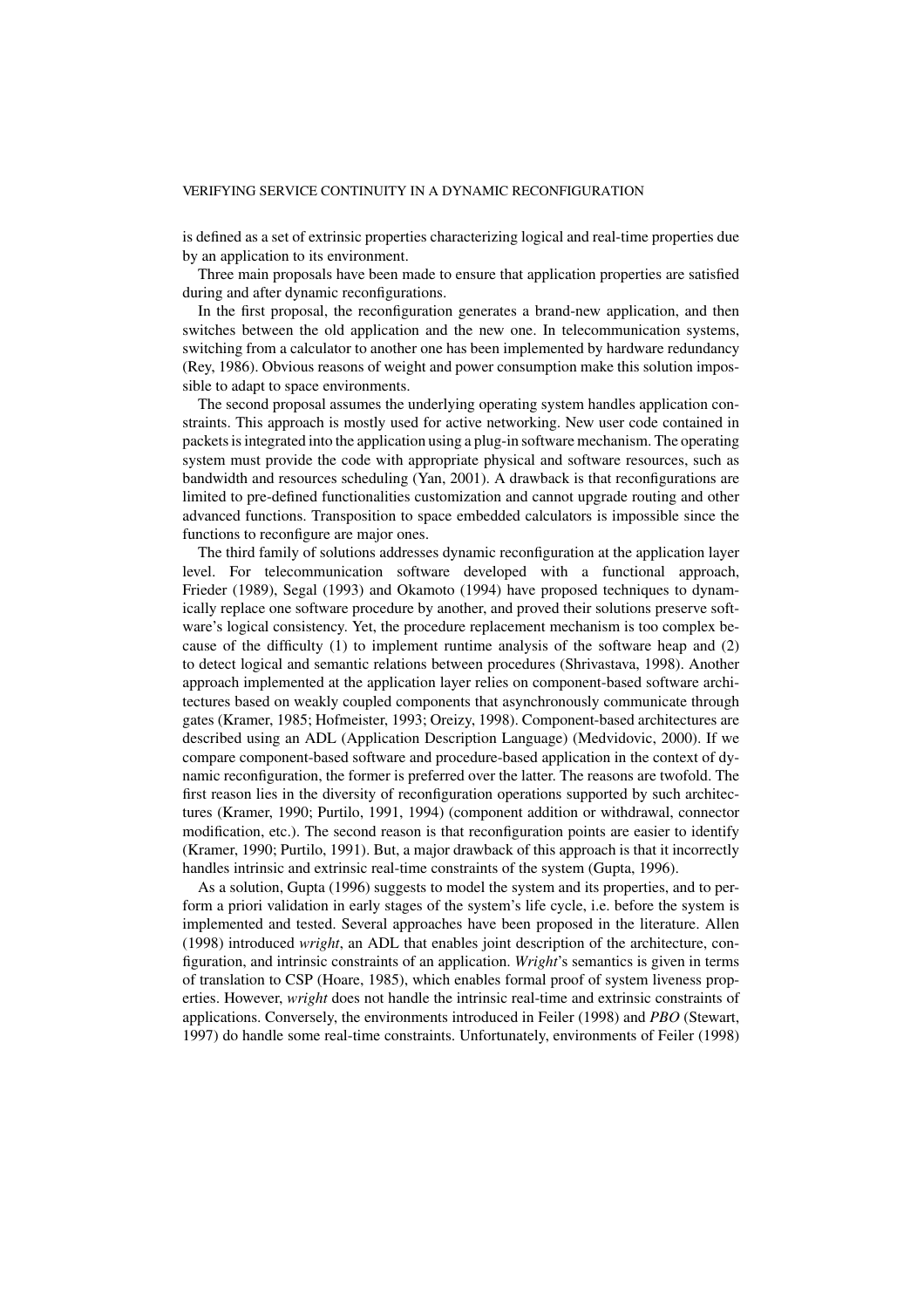and *PBOs* have no mechanism for checking system liveness: only the consistency of the system is taken into consideration. Neither do they have a formal semantics. Besides using an ADL, other solutions have been proposed based on informal simulations performed on top of a real-time operating system (Cailliau, 2001). The disadvantage of that approach is that it cannot offer any kind of formal guarantees regarding reconfiguration procedure.

This paper defines a formal framework for a software dynamic reconfiguration methodology. Applications are developed according to a component-based architecture. Software architecture is described using the UML real-time profile TURTLE, which serves as an ADL. Following Allen (1997)'s approach, our objective is to model the component-based architecture together with its different configurations. Furthermore, our approach enables explicit modeling of intrinsic and extrinsic logical and real-time software constraints, and validates them against a dynamic reconfiguration script.

# **3. TURTLE**

# *3.1. UML extensibility mechanisms*

The Unified Modeling Language is defined by an international standard at OMG (OMG, 2003). UML 1.5, the latest release of the standard at the time of writing this paper, enables language profiling for a specific application domain, such as real-time systems. A UML "profile" may contain selected elements of the reference meta-model, a description of the profile semantics, additional notations, and rules for model translation, validation, and presentation. A profile definition enhances UML in a controlled way, using in particular the "stereotype" extensibility mechanism. A stereotype extends the vocabulary of UML, allowing one to create new kinds of modular blocks. These blocks are derived from existing ones but are specific to a category of problems.

#### *3.2. The TURTLE profile*

UML 1.5 defines nine types of diagrams which provide complementary views of the system to be designed. The masterpiece of a UML design is definitely the class diagram which describes a structured view of the system's architecture. The internal behavior of these entities can be described in a state machine fashion using statecharts or activity diagrams.

The purpose of TURTLE, the *Timed UML and RT-LOTOS Environment* introduced in Apvrille (2001b), is to remain compliant with UML 1.5, but also to reinforce UML's expressive power in two directions. On the architecture description side, TURTLE extends class diagrams with stereotyped classes names *Tclasses* and composition operators which unambiguously define interactions between *Tclasses*. On the behavioral description side, TURTLE extends activity diagrams with synchronized actions including data exchange, and three temporal operators, namely a deterministic delay, a non-deterministic delay and a time-limited offer.

The *Tclass*stereotype represents a new type of UML *class*(see figure 1). Communications through public attributes or method calls are limited to communications between a *Tclass* and a normal class, or between two normal classes. *Tclasses* communicate with each other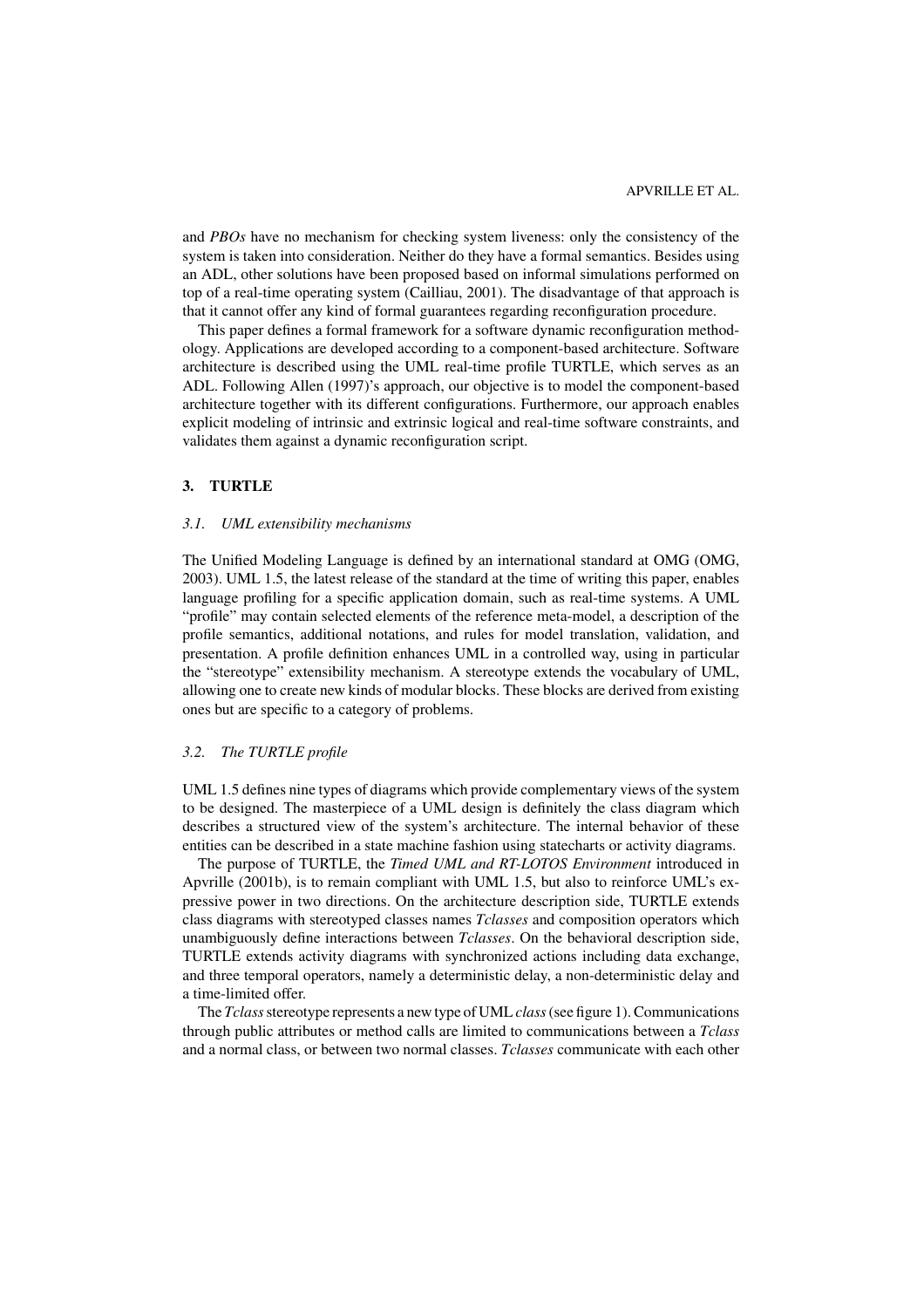| Tclass Id                               | <i>Tclass</i> identifier                                                                 |
|-----------------------------------------|------------------------------------------------------------------------------------------|
| <b>Attributes</b>                       | All attributes, except gates                                                             |
| Gates                                   | Gates may be declared as public $(+)$ , private $(-)$ , or protected $(#)$               |
| <b>Methods</b>                          | Methods, including a constructor                                                         |
| <b>Behavioral</b><br><b>Description</b> | Activity diagrams may use inherited and locally defined<br>attributes, gates and methods |

*Figure 1*. Structure of a *Tclass*.



*Figure 2*. Using a composition operator inherited from composer.

exclusively using so-called "gates". A *gate* is a particular *Tclass* attribute of type *Gate*. A gate can be used for synchronized communication two *Tclasses*, or for an internal Tclass action. A *Gate* abstract type is introduced. Its specialization as *Ingate* and *Outgate* makes it possible to describe gates dedicated to receiving and sending, respectively. Unlike "ports" in Rose RT, TURTLE gates are not defined by a list of authorized messages. A synchronization action between two *Tclasses* T1 and T2 is syntactically valid if and only if T1 and T2 use two interconnected gates and compatible parameter lists.

A *Tclass* behavior must be described with an activity diagram.

In UML 1.5, parallelism between objects is implicit. In TURTLE, parallelism and synchronization between *Tclasses* are made explicit and given a formal semantics: an association between two *Tclasses* can be attributed with a composition operator (figure 2). Five composition operators inherit from the *Composer* abstract type: *Parallel*, *Synchro*, *Invocation*, *Sequence,* and *Preemption*. In figure 2(a), the *Parallel* operator indicates that the two *Tclasses* execute in parallel without any means to synchronize each other.

A *Synchro* operator on an association between two *Tclasses* enables synchronization with value passing. It requires an OCL formula such as  $\{T1, g1 = T2, g2\}$  to indicate which synchronization gates are paired.

An *Invocation* operator symbolizes an object oriented method call (see figure 2(b). First, a caller and a callee synchronize on a gate *g*. Then, the caller's activity, which has made the synchronization on *g*, is blocked until the callee executes action *g* again (it symbolizes the return of a object-oriented method call).

The *Sequence* operator is used to model a configuration where a task runs after another task has completed its execution (see figure  $2(c)$ ).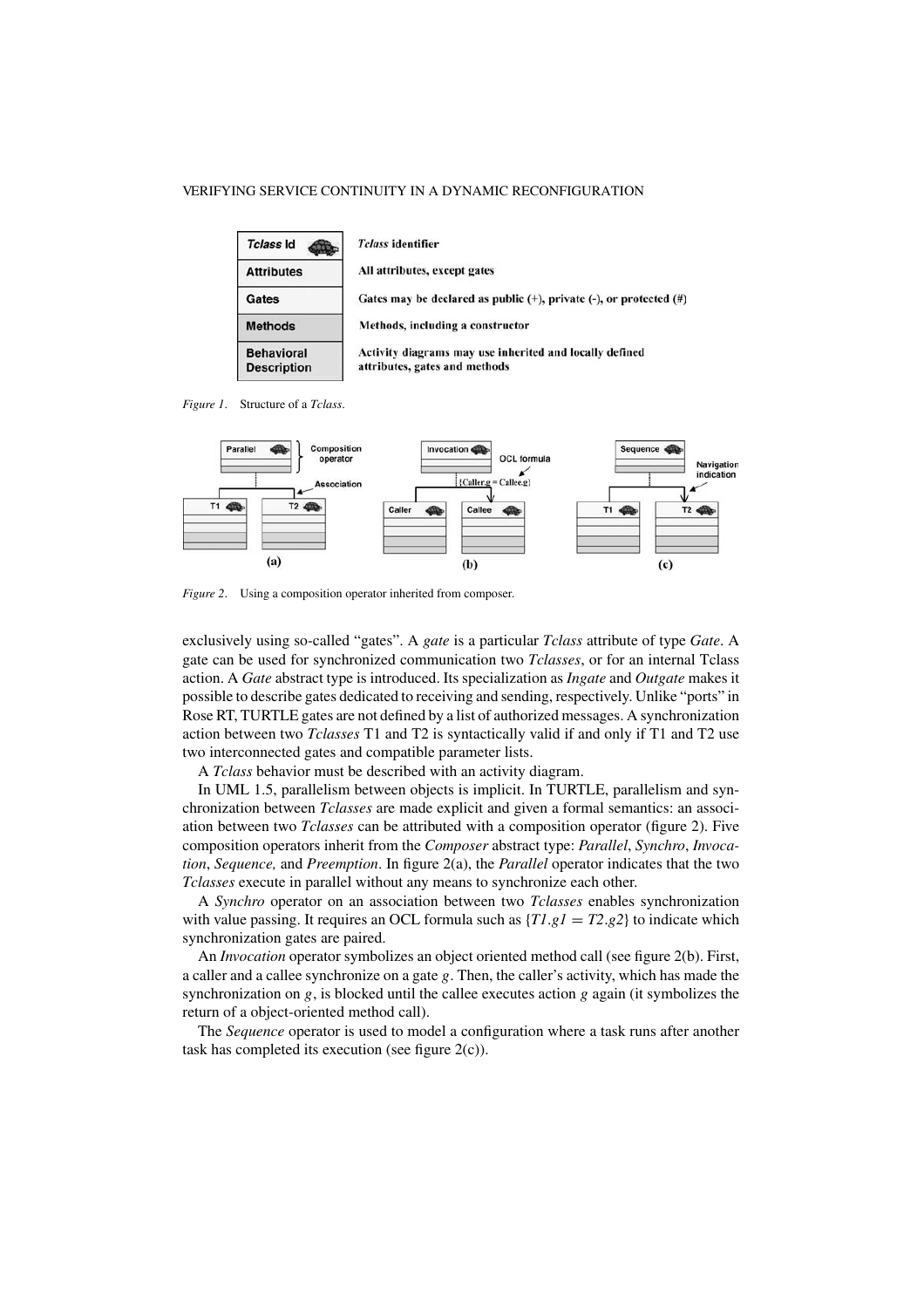#### APVRILLE ET AL.

| <b>TURTLE</b> symbol | <i>Description</i>                           |
|----------------------|----------------------------------------------|
| g!x?y                | Call on gate g, x being sent and y received. |

*Figure 3*. Synchronization operators.

| <b>TURTLE</b> symbols               | <b>Description</b>                                                                                                                                                                            |
|-------------------------------------|-----------------------------------------------------------------------------------------------------------------------------------------------------------------------------------------------|
| – A D                               | Deterministic delay. Sub-diagram AD is interpreted after d<br>units of time.                                                                                                                  |
|                                     | Non-deterministic delay. Sub-diagram AD is interpreted at<br>most after t units of time.                                                                                                      |
| $\frac{a}{\sqrt{a}}\Big _{AD2}^{t}$ | Time limited offer. Offer on gate $a$ is valid during a period of<br>time which is lower or equal to t. If the offer is performed, then<br>AD1 is interpreted. Otherwise, AD2 is interpreted. |

*Figure 4*. Temporal operators.

Finally, the *Preemption* operator allows a *Tclass* to interrupt another *Tclass* once for all and at any time.

Again, each *Tclass* contains an activity diagram which models the *Tclass's* behavior. UML constructs listed in (OMG 2003) are extended with two groups of pictograms dedicated to synchronization and temporal operators, as depicted in figures 3 and 4, respectively.

#### *3.3. A profile with a formal semantics*

TURTLE has a formal semantics expressed in RT-LOTOS (Courtiat 2000), a real-time extension of the ISO-based Formal Description Technique LOTOS (ISO, 1988). Any TURTLE model can be translated to a RT-LOTOS specification (Lohr, 2002).

A TURTLE model structures a system into *Tclasses* and associates an activity diagram with each *Tclass*. (Lohr, 2002) introduced a two-step TURTLE to RT-LOTOS translation algorithm. Step 1: an RT-LOTOS process is computed for each activity diagram. Step 2: RT-LOTOS processes obtained at Step 1 are composed using information from the class diagram. More precisely, this two-step algorithm can be sketched as follows:

- 1. Activity diagrams. Each *Tclass* contains an activity diagram that is translated to an RT-LOTOS process. The latter possibly encapsulates sub-processes that implement loop or junction structures. TURTLE temporal operators (deterministic delay, non-deterministic delay, and time limited offer of synchronization on *Gates*) have direct counterparts in RT-LOTOS.
- 2. Class diagram. Associations between *Tclasses* may be attributed with Composition operators. Let *T1* be a *Tclass* involved in a relation specified by a Composition operator and *P1*.*1* the RT-LOTOS process obtained from the translation of *T1*'s activity diagram at step 1. At step 2, for each *Tclass*, a new RT-LOTOS process *P1*.*2* taking into account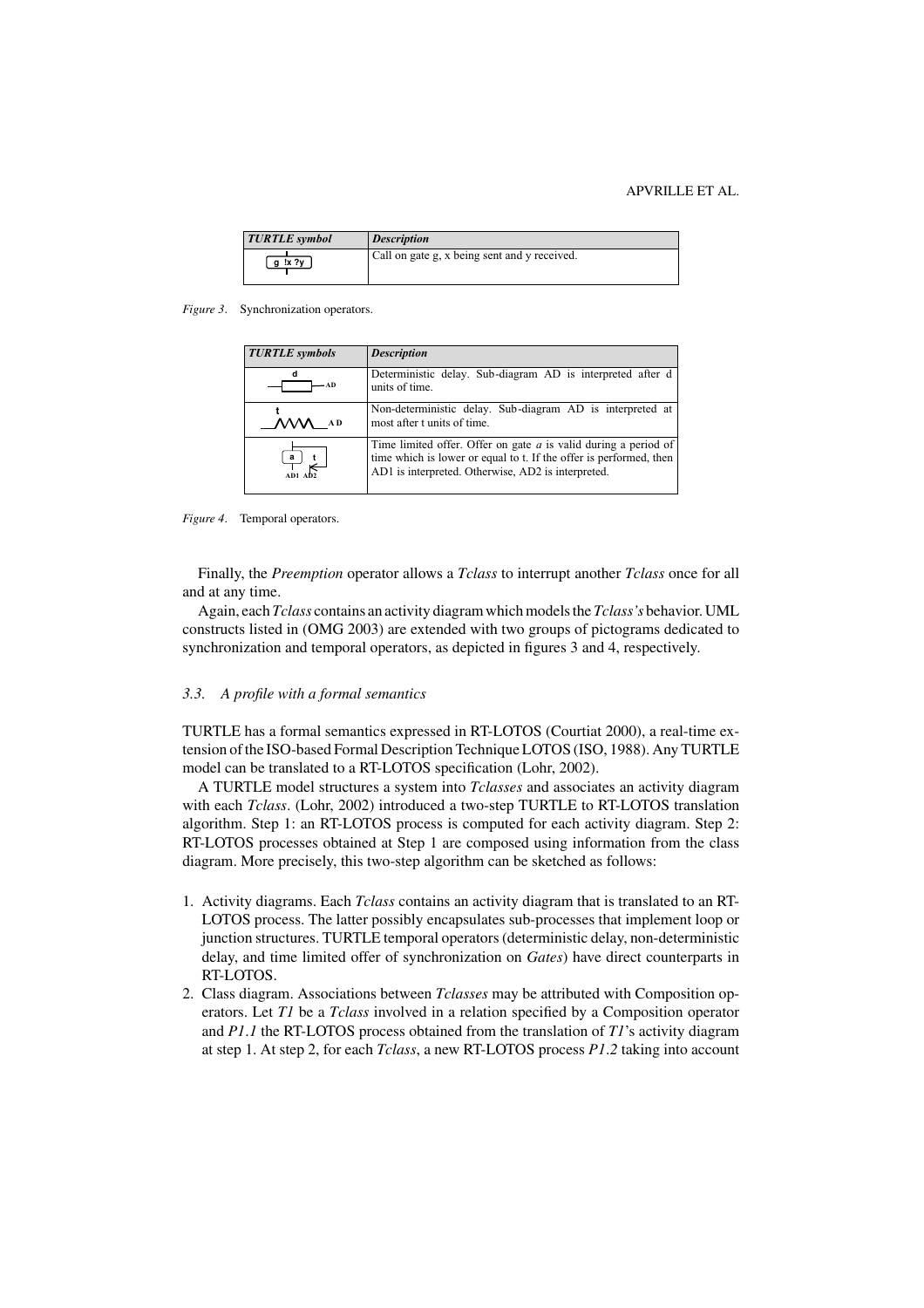the composition operators involving *T1* is created. The body of process *P1*.*2* may call *P1.1* using appropriate RT-LOTOS gates (declaration or renaming), and may also make references to other processes *Pn.2* where *Tn* denotes another *Tclass* related to *T* 1 with a TURTLE composition operator. Given a class diagram, *Tclasses* are processed in the following order:

- a. *Tclasses* at the origin of *Preemption operators*,
- b. *Tclasses* at the origin of *Sequence operators*,
- c. *Tclasses* pointed out by *Preemption* or *Sequence* operators,
- d. *Tclasses* at the origin of both *Sequence* and *Preemption operators*, *and*
- e. Subsets of *Tclasses* connected either by *Parallel* or by *Synchro operators*.

For each *Tclass Tn* active when the system starts, the RT-LOTOS specification instanciates a *Pn.2* process.

Finally, The TURTLE to RT-LOTOS translation algorithms give the profile a formal semantics.

# *3.4. Formal validation tool*

As we do not intend to develop new tools for the formal validation of TURTLE designs, we propose to reuse RTL, the Real-Time Lotos Laboratory developed by LAAS-CNRS. RTL implements efficient simulation strategies. When the system has a finite and reasonable number of states, RTL can also generate a "reachability graph". By essence, reachability analysis explores all the stable states that the system possibly reaches starting from its initial state. In that sense, reachability analysis is a form of formal verification. Thus, RTL offers simulation and verification capabilities, both with a formal basis. Therefore, we say that RTL is a "formal validation" tool.

Let us now consider a reachability graph generated from a RT-LOTOS specification. A transition between two states may involve a synchronization action between two *Tclasses*. If so, the transition is labeled by an identifier corresponding<sup>1</sup> to one of the gates involved in the synchronization. Figure 5 depicts the complete validation process applied to TURTLE models.



*Figure 5*. The TURTLE validation process.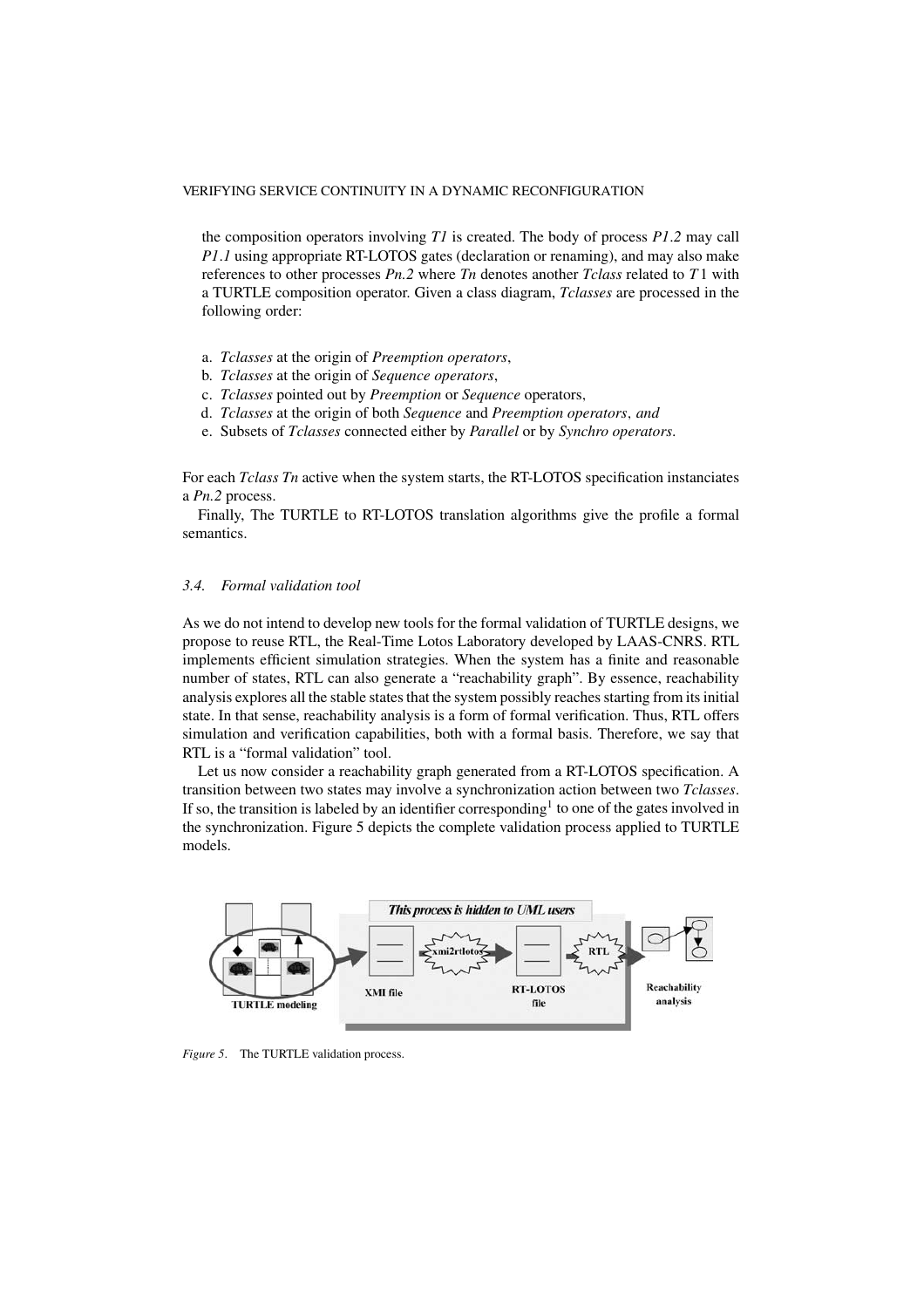#### *3.5. Comparison with other real-time UMLs*

*3.5.1. Commercial tools.* Rose RT (RoseRT, 2003) implements a real-time UML profile that basically makes class diagram and UML Statecharts evolve towards a language which is close to SDL, the protocol modeling language supported by Telelogic's TAU suite (TAU, 2003) and now partly included in UML 2.0, as confirmed by the recent release of Tau Generation 2. A common point between Rose RT and TAU is to support a formal modeling language based on extended communicating finite state machine composition. In both Rose RT and TAU, that composition is implicit. It takes the form of "connectors" in Rose RT and of "channels" and "routes" in TAU. Conversely, TURTLE inherits from the RT-LOTOS process algebra a concept of composition operator which makes composition a native construct of the profile. In other words, software component composition is explicit in TURTLE. Further, the composition operators supported by TURTLE are not limited to enable communication between *Tclasses*. They also handle "pure" parallelism, sequencing and preemption. In Lohr (2003), we have also demonstrated the power of TURTLE's native operator by extending the profile with high-level operators, such as "Periodic" and "Suspend" that we use to describe a periodic task and to suspend/resume a task, respectively. These high-level operators have a formal semantics given in terms of native TURTLE operators. With its native and explicit composition operators, TURTLE has therefore a great advantage over UML profiles that handle class composition implicitly.

Another difference between TURTLE and its counterpart implemented by TAU or Rose RT lies in the communication mechanism between software components. Communication between TURTLE *Tclasses* is based on rendezvous synchronization. By contrast, TAU Generation 2 and Rose RT associate message queues with the interface of their respective stereotyped classes. The ACCORD/UML profile (Gérard, 2002) also implements an asynchronous communication paradigm, including a broadcast mechanism. Rose RT, TAU, ACCORD and TURTLE share in common the support of asynchronous communication. By contrast, the profile defined in André (2002) defines "Synccharts" based on the Esterel synchronous language. TURTLE's rendezvous synchronization is more abstract than queued communication in Rose RT and TAU. TURTLE does not implement a communication mechanism specific to a target operating system. This is not surprising. TURTLE is intended to provide system designers with a modeling technique and a model analysis tool that remain implementation independent in terms of operating system and programming language.

Last but not least, an important difference between TURTLE and its counterpart in TAU or Rose RT lies in the set of temporal operators that it offers. TAU and Rose RT support a fixed delay operator that enable description of timeouts and other basic protocol mechanisms. Their limitations appear when the problem is to model time intervals, variable delays, jitter and other features common to timed constrained systems, such as networked multimedia systems.

*3.5.2. Academic research work.* Important differences between TURTLE and related research work are the following. Unlike the Petri Net based extension proposed by Delatour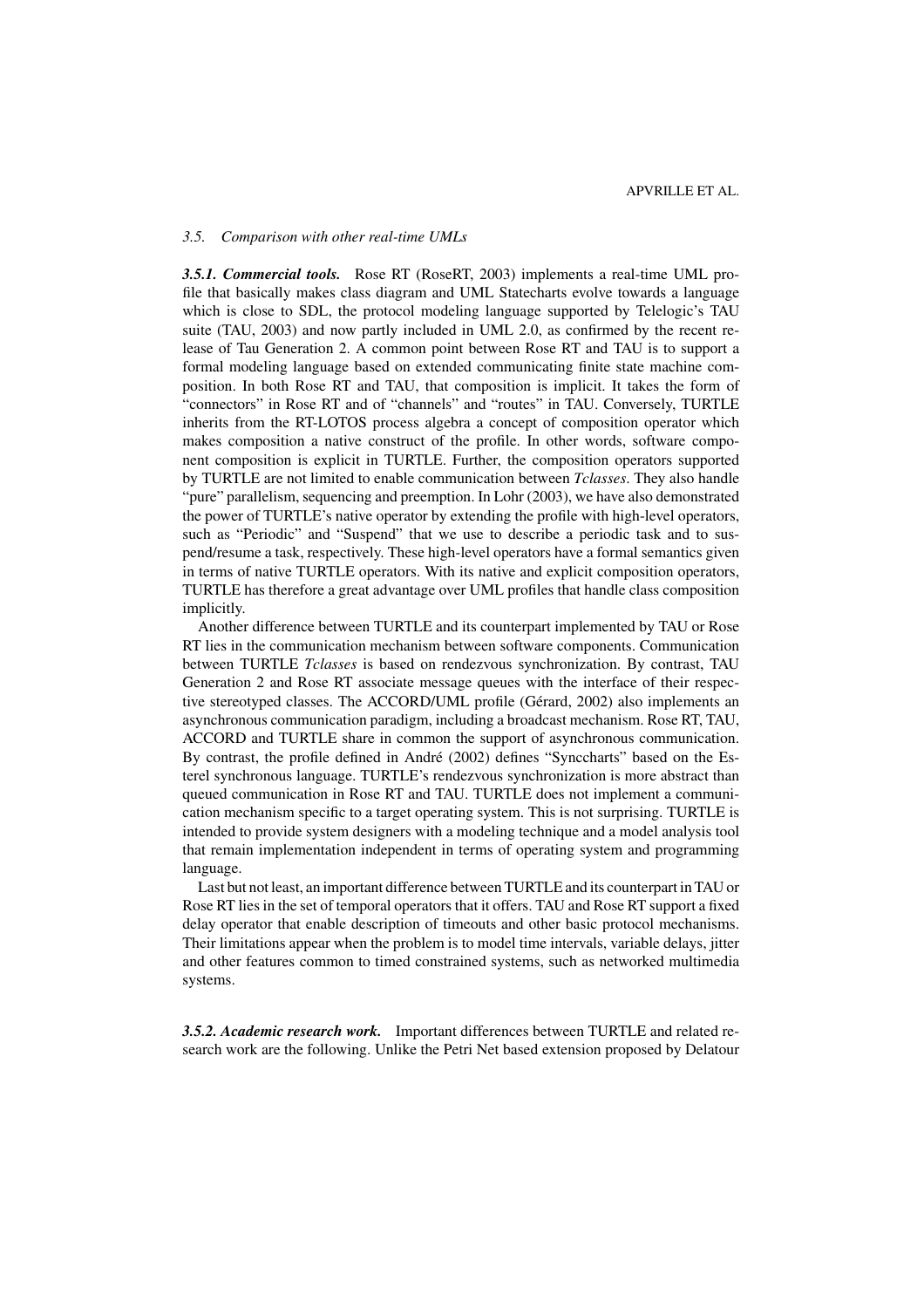(1998), the TURTLE profile remains UML 1.5 compliant in the way it integrates RT-LOTOS features to UML class and activity diagrams. TURTLE preserves the asynchronous paradigm of RT-LOTOS, and thus differs from André (2002)'s work on joint use of UML and the synchronous language Esterel. A common point with Dupuy (2001), Traoré (2000) and Clark (2000) is that our profile is given a formal semantics via a translation to a formal language. An advantage of our proposal is that RT-LOTOS is supported by a validation tool (Section 4).

Coupling UML and a process algebra was already discussed in the literature. Clark (2000) considered E-LOTOS, which misses the latency operator of RT-LOTOS. Theelen (2002) considers coupling UML and CCS for performance evaluation purposes. So far, performance issues have not been investigated in the context of UML and RT-LOTOS.

Finally, a comparison between real-time UMLs must address the question of temporal operators and their expression power. It is commonly admitted that characterizing temporal constraints requires to express temporal intervals. Theelen (2002) states that a "delay" operator suffices to model real-time systems as soon as that "delay" can be combined with an "interrupt" operator. It is indeed possible to handle a temporal interval using two instances of "delay" operator in parallel: one instance expresses delaying and the other expresses a deadline. An interrupt operator is requested so that the latter delay can interrupt the former. Therefore, one might conclude that a fixed delay operator is sufficient to model real-time systems. In practice, the situation is not so simple. Indeed, one can distinguish between two types of time interval depending whether the concern is on "uncertainness" or "opportunity". Uncertainness refers to a situation where a system waits for an external event inside a time interval, and therefore cannot be certain about the date of occurrence of that event. In that case, we use a time limited offer. Opportunity refers to the possibility for a system to generate an event inside a time interval, at a date selected by this system. In that case, we use a combination of deterministic and non-deterministic delays. As a conclusion, a major concern for real-time modeling languages is to support temporal operators to describe the two types of time intervals.

# **4. Using TURTLE to verify service continuity during dynamic reconfiguration**

# *4.1. Definitions*

A continuous service offered to users by an application can be characterized by a set of properties to be verified by the application at any moment, including dynamic reconfiguration. Hereafter, we formally define this set of properties.

- We denote by t1 the date at which the dynamic reconfiguration starts, and t2 its completion date.
- We denote by P1 and P2 the set of properties valid before and after reconfiguration, respectively.
- We also denote by P the set of properties that must be verified during dynamic reconfiguration (see figure 6).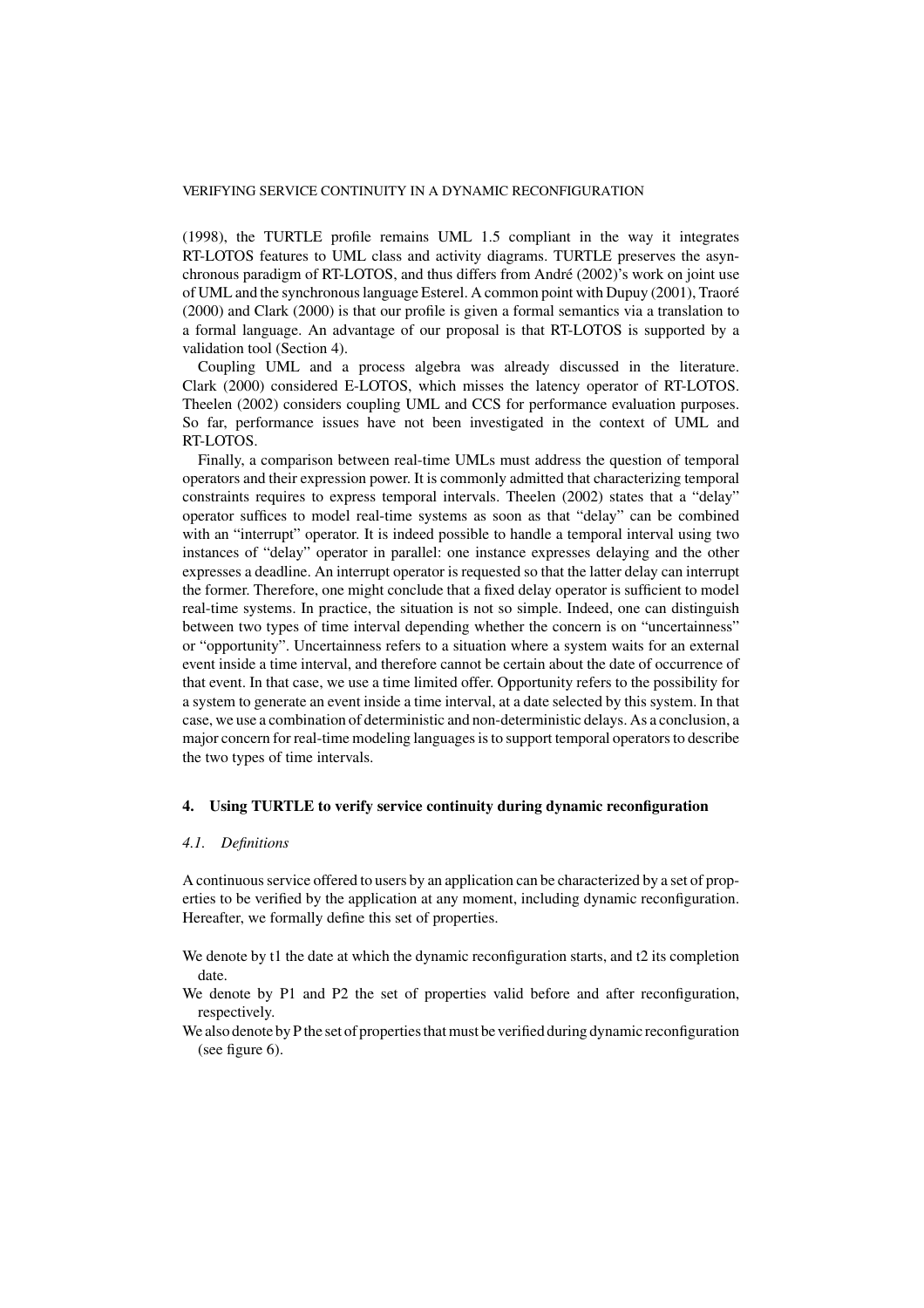

*Figure 6*. Chronogram of dynamic reconfiguration service continuity.

A dynamic reconfiguration is said to offer no-service continuity with regards to P1 and P2 if and only if the three following assertions are true:

1. ∀ *t* < *t*1, ∀*p* ∈ *P*1, *p* = *true* 2. ∀ *t* > *t*<sub>2</sub>, ∀ *p* ∈ *P*<sub>2</sub>, *p* = *true* 3.  $P = \emptyset$ 

Indeed, all properties of P1 are true before dynamic reconfiguration and therefore, before t1. All properties of P2 are true after reconfiguration i.e. after t2. Because no service is offered between t1 and t2,  $P = \emptyset$ .

A dynamic reconfiguration ensures partial service continuity if some of the services offered by the application before dynamic reconfiguration, i.e. before t1, are still offered after t1. This definition can be formally termed as follows.

We note :  $P_2 = \{p_{21}, p_{22}, \ldots, p_{2n}\}.$ 

A dynamic reconfiguration ensures partial service continuity if and only if the three following assertions are true:

- 1. ∀ *t* < *t*1, ∀*p* ∈ *P*1, *p* = *true*
- 2. ∀ *t* > *t*<sub>2</sub>, ∀ *p* ∈ *P*<sub>2</sub>, *p* = *true*
- 3. ∀ *t*, ∃ $p \in P_1$ ,  $(p_{21} \land p_{22} \land \cdots \land p_{2n} \Rightarrow p) \Rightarrow p \in P$ (The set of predicates p that satisfy this assertion define a set of services that are continuously delivered).

Indeed, all properties of P1 that are valid after reconfiguration must also be valid during reconfiguration. But after t2, services are described with properties of P2. Therefore, each property of P1 implied by properties of P2 must belong to P.

At last, a dynamic reconfiguration ensures total service continuity if all services of P1 are preserved by dynamic reconfiguration i.e. after t1.

We note  $P = \{p_1, p_2, \ldots, p_n\}$ 

A dynamic reconfiguration is said to ensure total service continuity if and only if the following four assertions are true:

1. ∀*t* < *t*<sub>1</sub>, ∀*p* ∈ *P*<sub>1</sub>, *p* = *true* 2. ∀*t* ∈ [*t*1, *t*2] , ∀*p* ∈ *P*, *p* = *true*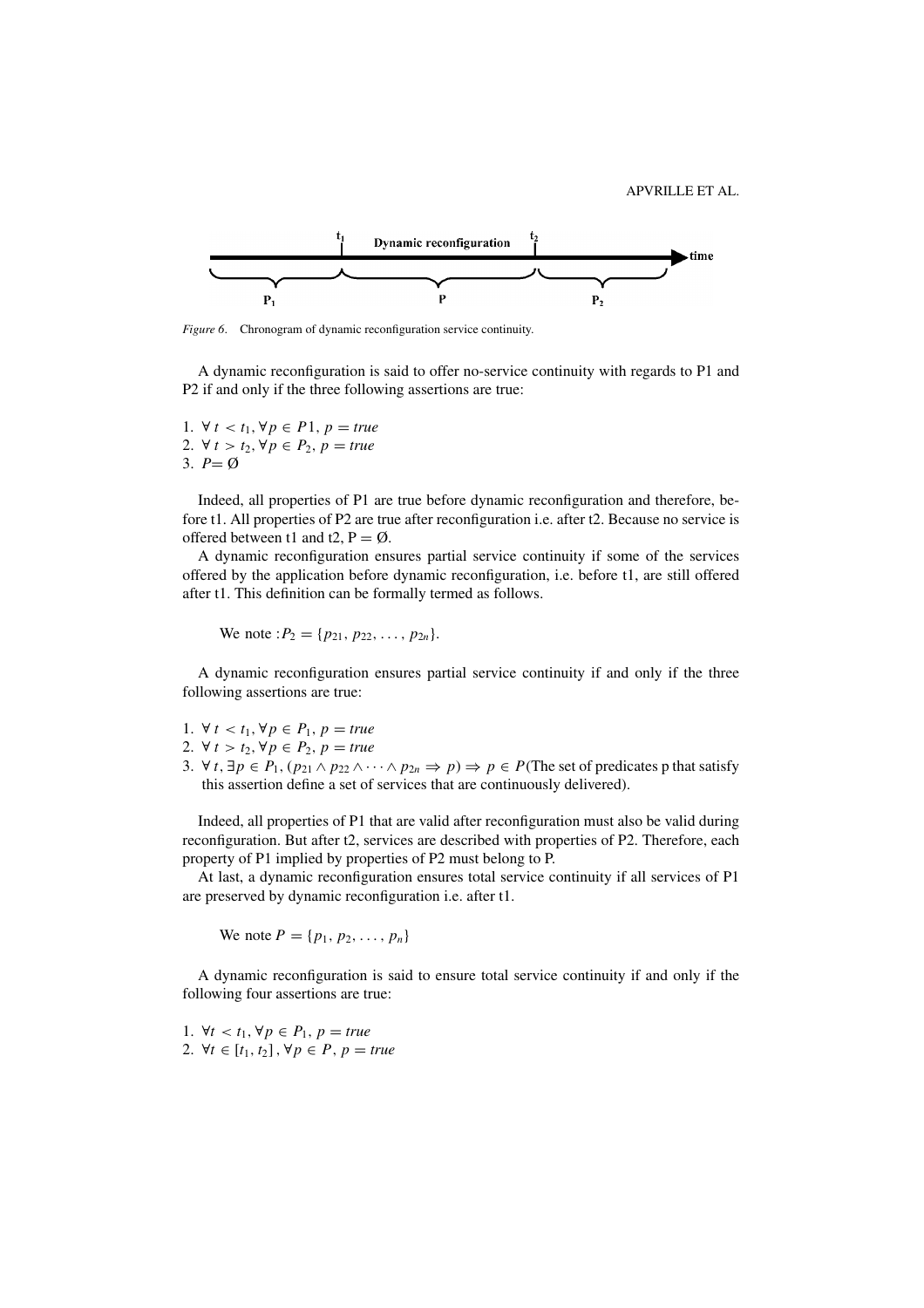- 3.  $∀*t* > *t*<sub>2</sub>, ∀*p* ∈ *P*<sub>2</sub>, *p* = *true*$
- 4.  $\forall p \in P_1, (p_1 \wedge p_2 \wedge \cdots \wedge p_n \Rightarrow p) \wedge (p_{21} \wedge p_{22} \wedge \cdots \wedge p_{2n} \Rightarrow p)$  (all services offered before t1 are preserved).

#### *4.2. Using observers to check properties*

In order to model application properties that must be valid before, during and after dynamic reconfiguration, we propose to use the concept of observers (Jard, 1988). An observer is a module external to the modeling of the system under design and usually expressed in the same language as the system's modeling. An observer can access the system's model components, such as its variable or message queues when applicable. In the TURTLE context, an observer can synchronize with a *Tclass* on a dedicated gate so that the observer remains non intrusive. Any synchronization between a *Tclass* and its observer appears in the reachability graph under the form of a labeled transition. Researching *Tclass*-to-observer synchronization labels in the reachability graph makes it possible to analyze properties checked by the observer. The way the observer technique can be applied to dynamic reconfiguration is further discussed in Section 4.4.

To demonstrate service continuity, we consider a *dynamic reconfiguration TURTLE model* obtained in three steps (figure 7):

- Step 1: Modeling the first software configuration (*Software modeling 1*) and the properties verified by the software in configuration 1 (*Observers of P1*).
- Step 2: Modeling the software after reconfiguration (*Software modeling 2*). *Observers of P2* model the properties to be satisfied by the software in configuration 2.
- Step 3: Writing the reconfiguration script—*Configuration Manager*—that makes software evolve from configuration 1 to configuration 2. Also, modeling the observers which check the properties to remain valid during the dynamic reconfiguration. Here, we address the observers which check for properties of P (*Observers of P*).



*Figure 7*. Dynamic reconfiguration process using TURTLE.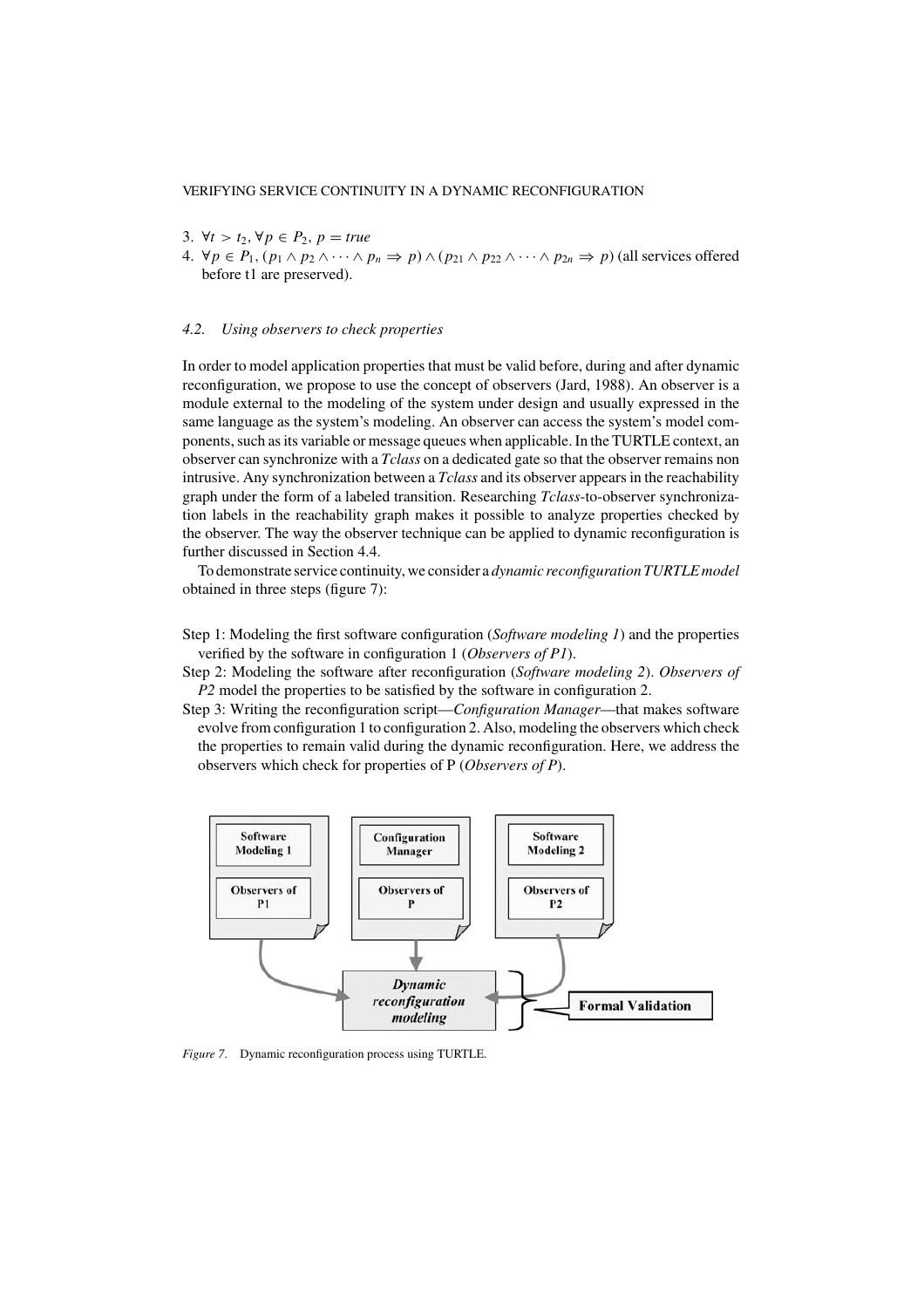As explained in subsequent sections, all the models (Software Modeling 1, Configuration Manager, Software Modeling 2, all observers) are gathered to form the *dynamic reconfiguration modeling* to be formally validated against service continuity needs. This modeling includes the two software configurations together, and a description of how the dynamic reconfiguration is performed i.e. which dynamic reconfiguration operations are performed on the software, and how they are performed, etc. The execution of reconfiguration operations is described in the behavior diagram of a special *Tclass* named *ConfManager*. Full details about this modeling are given in the following sections.

### *4.3. Modeling software configurations*

As explained in Section 2, the ADLs used in the field of dynamic reconfiguration (Purtilo, 1991; Stewart, 1997; Allen, 1998) were not designed with formal verification of service continuity in mind, even if that issue had been identified of great importance since Gupta (1996). As a consequence, a major concern is to define an ADL capable of offering formal validation of logical and real-time properties during dynamic reconfiguration.

Space-based embedded software is built upon tasks that communicate asynchronously. Therefore, we propose to associate a component per task, and we call such a component a "module". Such association is a common practice in dynamically reconfiguration architecture modeling (Liskov, 1985; Stewart, 1997; Shrivastava, 1998). Modules offer to their environment communicating gates that we name *ports*. Each port is either an input port dedicated to data receiving, or an output port dedicated to data sending. Connectors, called *links*, connect an output port to an input one. TURTLE has not been primarily designed for software architecture in the sense used by Kramer (1985), Stewart (1997) and Shrivastava (1998). Therefore, we hereafter describe how such architecture may be modeled with TURTLE, and more particularly how TURTLE may be used to model *modules*, *ports*, <sup>2</sup> and *links*.

Thus, we consider a software architecture structured into modules. The TURTLE representation for a module is a *Tclass* (see figure 1). Modules communicate using ports. Therefore, for each port in a module, we create a gate in the relevant *Tclass*. Each gate must have a type. The TURTLE profile definition includes an abstract type *Gate* which is specialized in *InGate* and *OutGate* (see Section 3.2). The input and output ports of a module are modeled by attributes of type *InGate* and *OutGate* respectively. We introduce a *Module* abstract type from which concrete modules can be derived later on. This abstract class *Module* contains *active* and *stop,* two attributes of type *InGate*. In figure 8, a module *M1* inherits from *Module*. M1's activity diagram starts with a synchronization on *active* and then offers a choice between what we refer to as its "normal activity" and the possibility to be stopped and reactivated. Whenever a *Tclass* performs synchronization on the *stop* Gate of *Module M1*, *M1* is supposed to reach its reconfiguration point as soon as possible. As a consequence, the system works under the assumption that modules such as *M1* periodically leave their normal activity to check whether synchronization can be performed or not on its *stop* gate (otherwise, it can never get into its reconfiguration point). The *active* gate allows reactivation of a module that is at its reconfiguration point. In our dynamic reconfiguration environment, it is the programmers' responsibility to ensure that the *stop*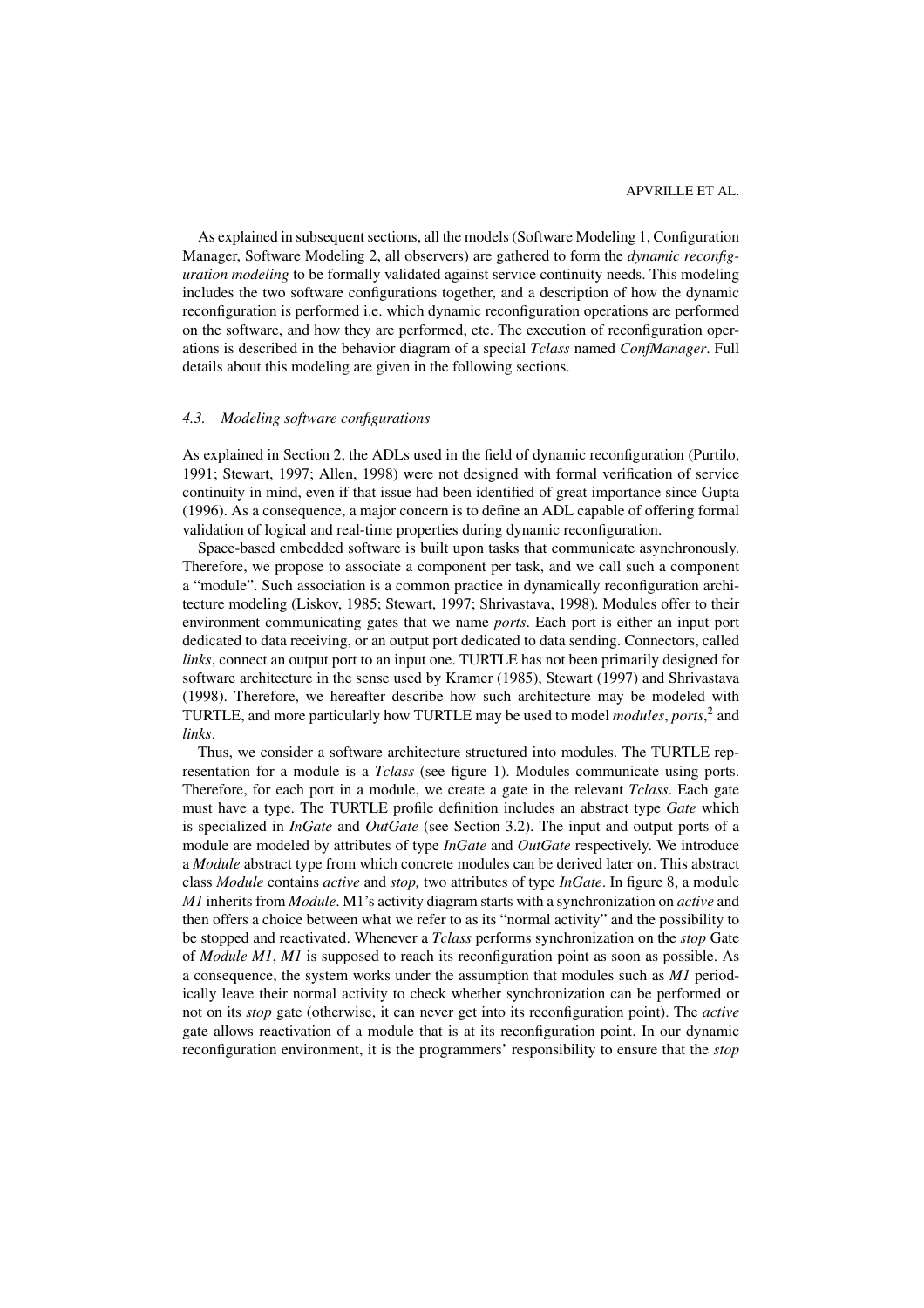

*Figure 8*. How a module may be modeled using TURTLE.

gate is checked as often as possible so that modules can reach their reconfiguration point as soon as possible. In the CONIC environment, Kramer (1990) has proved that the *quiescent* state (the "reconfiguration point" in CONIC) of a module is always reachable. Using the TURTLE formal validation process described in Section 3.3, system designers can predict whether modules can reach their reconfiguration point, and if so, if they can reach it as fast as required. Indeed, in case of dynamic reconfiguration failure identified at validation process, the reachability graph contains traces of the sequence of events leading to the failure. Thus, it becomes possible to determine if the failure is due to the fact a module couldn't reach its reconfiguration point, or has been too slow to reach it.

A *link* connecting a module *OutGate og* to a module *InGate ig* is modeled as follows:

- The asynchronous semantic of links is modeled using an *Invocation* composition operators and a *Tclass* that models a message buffer on the receiving module's side.
- The link behavior (delay, loss, etc.) is modeled in *Routing*, a Tclass common to all links. Thus, the software communication architecture can be modified by reconfiguring *Routing* only.

For example, consider the two links modeled in figure 9. The first one connects the *Out-Gate g1* of *M1* to the *InGate g3* of *M3*. There is an *Invocation* Operator between *M1* and *Routing*. An OCL formula {*g1*} indicates that gates *g1* of both *M1* and routing are involved in this invocation. The left part of *Routing* Behavior diagram describes the link behavior: it represents the link's transmission delay and the buffer the message is forwarded to. For this link, the forwarding delay is at least 8 time units and at most 10 time units  $(8 + 2)$ . These values can be obtained by simulations (see Section 5). An *Invocation* operator between *Routing* and *BufferPort1* models the forwarding of the message to the *Tclass BufferPort1* when *Routing* performs action *g1buf*. On the receiving side, *M3* is connected to *Buffer-Port1* with an *Invocation* operator. Two gates *g3* and *g3nb* make it possible for *M3* to read a message in *BufferPort1* and to get the number of available messages in *BufferPort1*, respectively.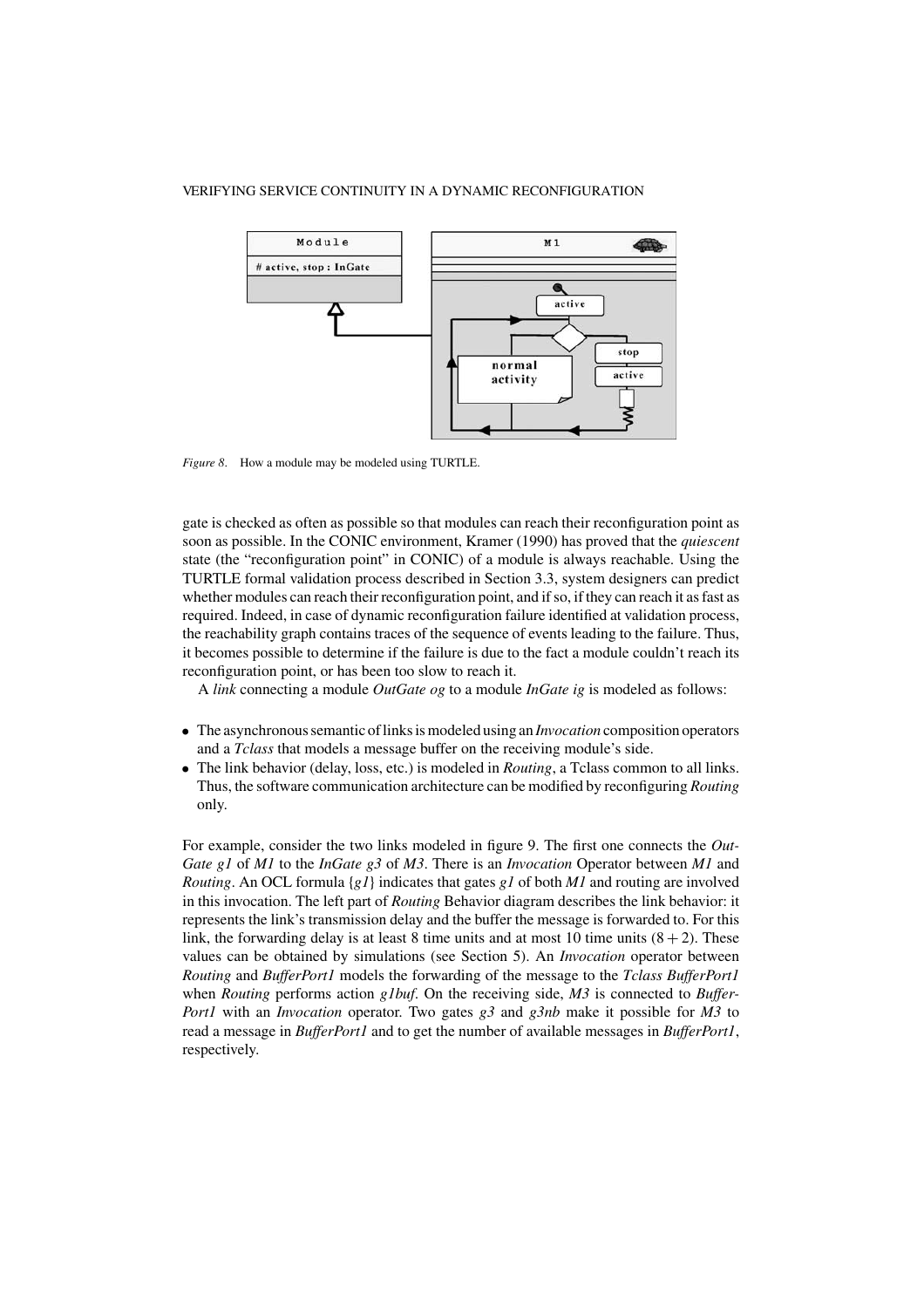

*Figure 9*. Modeling of software communication links with TURTLE.

The use of an intermediate class *BufferPort* makes it possible to model an asynchronous link between *Routing* and the receiving module. Using the *Routing Tclass* simplifies the dynamic reconfiguration of links. Indeed, a link behavior modification can be performed at *Routing* level. Further, a link interconnection can be modified by changing the output gate to which the message is forwarded. For example, if action "g1buf!m1" is switched by action "g2buf!m2" in *Routing*, then, the link from *M1* to *M3* becomes a link from *M1* to *M4* (see figure 9). Further information on link reconfiguration is provided in Section 4.5.

#### *4.4. Modeling intrinsic and extrinsic application constraints*

Intrinsic and extrinsic application constraints are described inside observers which are modeled as TURTLE *Tclasses*. Observer *Tclasses* are external to the application but belong to the application's class diagram.

Observers analyze specific properties in a non-intrusive way; indeed, they do not modify the behavior of application modules, including modules observers get data from. For example, suppose that a *Tclass* O (Observer) has to get information data from a module M. To model data retrieval, we use a *Synchronization* composition operator between O and M. O may always perform this synchronization when M is ready to do it (non-intrusiveness property).

Observers should also report on property violation during the formal validation process. For each observer, we introduce *error*, a special synchronization action that is executed each time a property is violated. The *error* action is afterwards easy to identify in the reachability graph. For easier property identification, the validation process can be stopped whenever such an *error* action is encountered.

Figure 10 describes an observer analyzing logical and real-time constraints. The two observed properties are:

- *Property 1 (logical constraint):* the  $2k + 1$  and  $2(k + 1)$  integer values received by M on gate *g1* should be identical.
- *Property 2 (temporal constraint):* no more than t time units should elapse before two synchronizations on gate *g2*.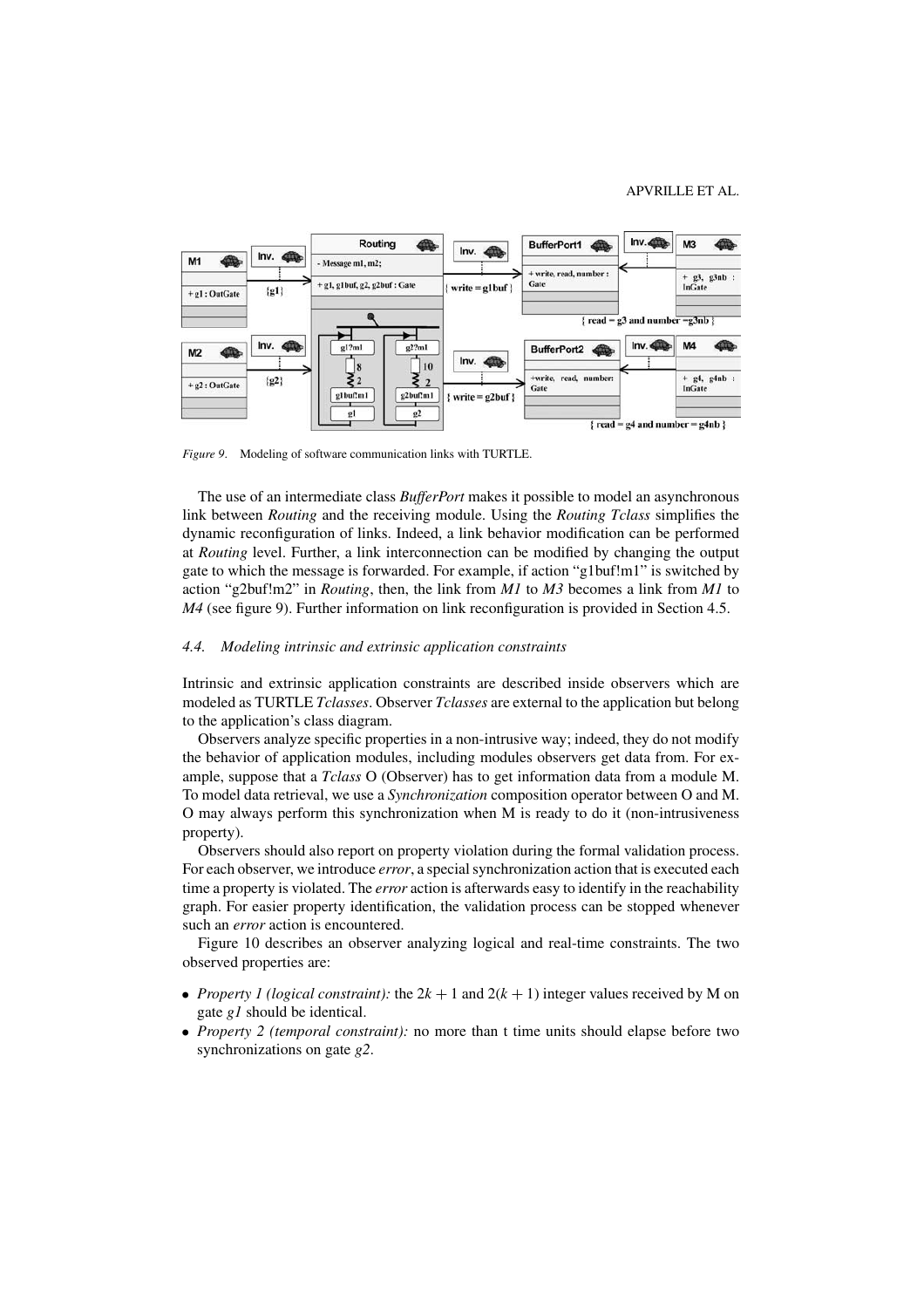

*Figure 10*. Observing logical and temporal properties in a module M.

Observer O analyzes the two properties by getting data from module M. Therefore, there is a *Synchro* operator between O and M. Gates involved in the synchronization are listed in an OCL formula: *obs g1* and *obs g2* are connected to *g1* and *g2*, respectively. Gate *obs g1* is used for checking property 1 and gate *obs g2* is used for checking property 2. The two properties are checked in parallel (parallel behavior operator in O). As long as both properties remain true, actions *g1* and *g2* are always offered, which means that the observer is not intrusive. As soon as one property becomes false, action *error* is performed and the corresponding observation gate *g*-*g* is either *g1* or *g2*—is not offered by the observer. Also, M will be stopped next time it synchronizes on *g*.

# *4.5. Modeling a dynamic reconfiguration script*

This section explains how it is possible to build the *TURTLE dynamic reconfiguration*model. The building of this model relies on the modeling of software configurations introduced in Section 4.3 and on the modeling of observers introduced in Section 4.4.

A TURTLE class named*ConfManager* manages the initial software configuration, the execution of the application in this first configuration, and the execution of the reconfiguration script.

*ConfManager* first starts all the modules in configuration 1 by synchronization on their *active* gate. Then, it executes a (non-)deterministic delay to model the time during which the application runs in configuration 1. The lower portion of the activity diagram in *ConfManager* represents the execution of the reconfiguration script i.e. all dynamic reconfiguration operations possibly performed on our application. This script can modify:

- The general architecture of modules, in particular module addition or removal,
- The internal behavior of modules, and
- The interconnection architecture between modules, in particular links creation or destruction.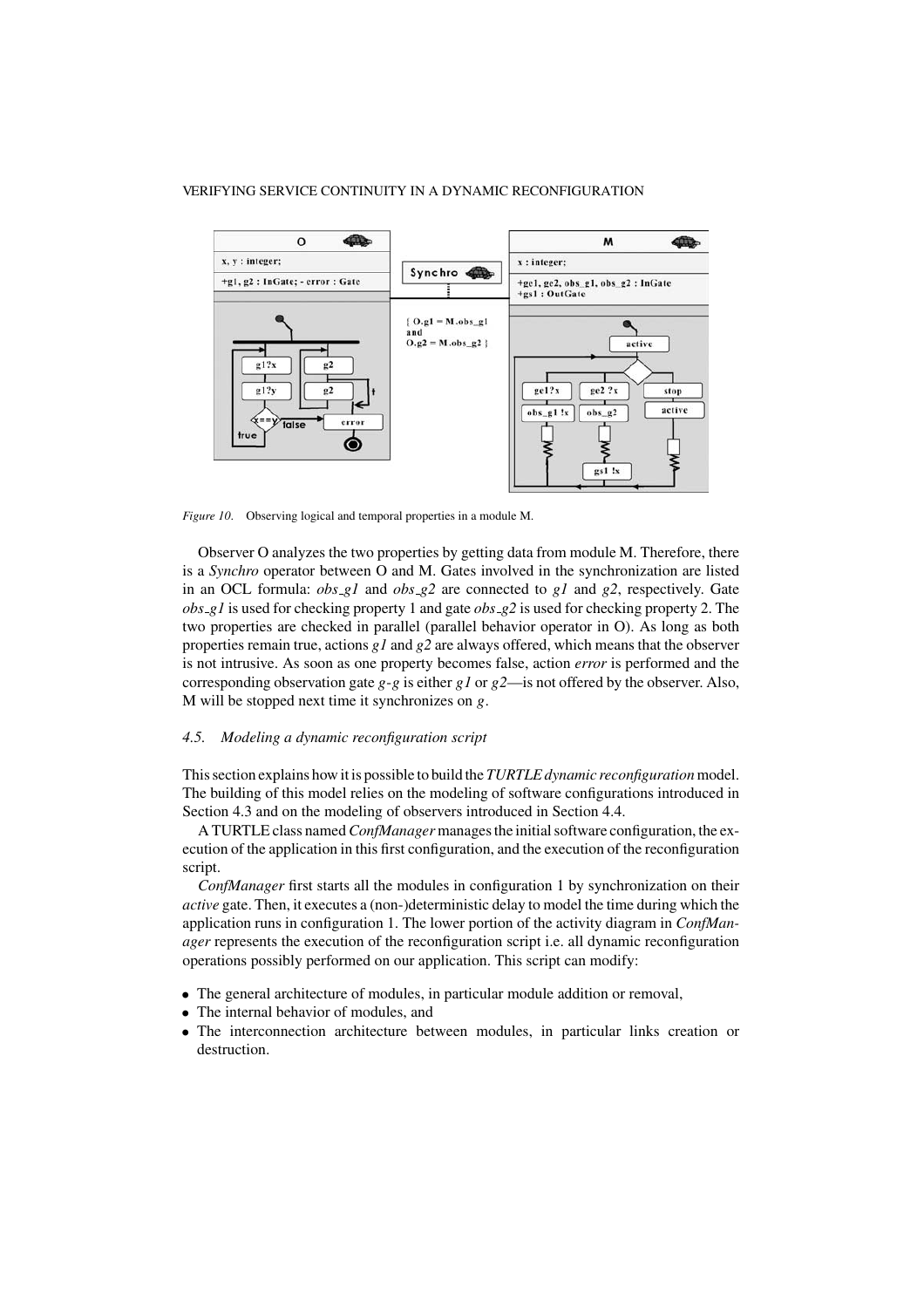

*Figure 11*. Modeling a module replacement.

As a first example, figure 11 depicts a dynamic reconfiguration that withdraws module *M1* and adds module M2.

First, *ConfManager* starts *Module M1* (active1). The application works in this state for at least *d1* time units and at most during  $d1 + d2$  time units. Then, the dynamic reconfiguration starts. The dynamic reconfiguration stops module *M1* (*stop1*) and starts module *M2* (*active2*).

During each configuration phase (initial configuration, execution of application in configuration 1, dynamic reconfiguration, and execution of the application in configuration 2), some application's intrinsic and extrinsic constraints must remain true and others are superseded. Indeed, when deleting from software a service to users, of course, properties relative to this service don't have to be true anymore. Therefore, we propose to activate an observer when the property it checks has to be verified by the system, and to inactivate it when the property it checks is not valid any more. For example, at figure 11, observers of *M1* should be activated before *M1* starts (*start o1*) and should be stopped when *M1* is stopped (*stop o1*). Also, the starting of *M2* should be followed (or preceded) by the activation of *M2* observers (*start o2*).

As a second example, we address the internal behavior reconfiguration of a module (figure 12).

- 1. A module, *M1*, executes its 'first activity' once ConfManager has executed action *active1*.
- 2. After at least d1 time units and at most after  $d1 + d2$  time units,
- 3. ConfManager executes *stop1* which stops *M1* after its current activity is completed (reconfiguration point). Then, *ConfManager* changes *M1 conf* variable using synchronization on gate *chConf*. Finally, it reactivates *M1* (*active1*), which now executes 'Reconfigured activity' instead of 'First activity'.

The third example deals with the dynamic reconfiguration of links between modules, an operation modeled by modifying the *Routing Tclass*. In figure 13, the link between modules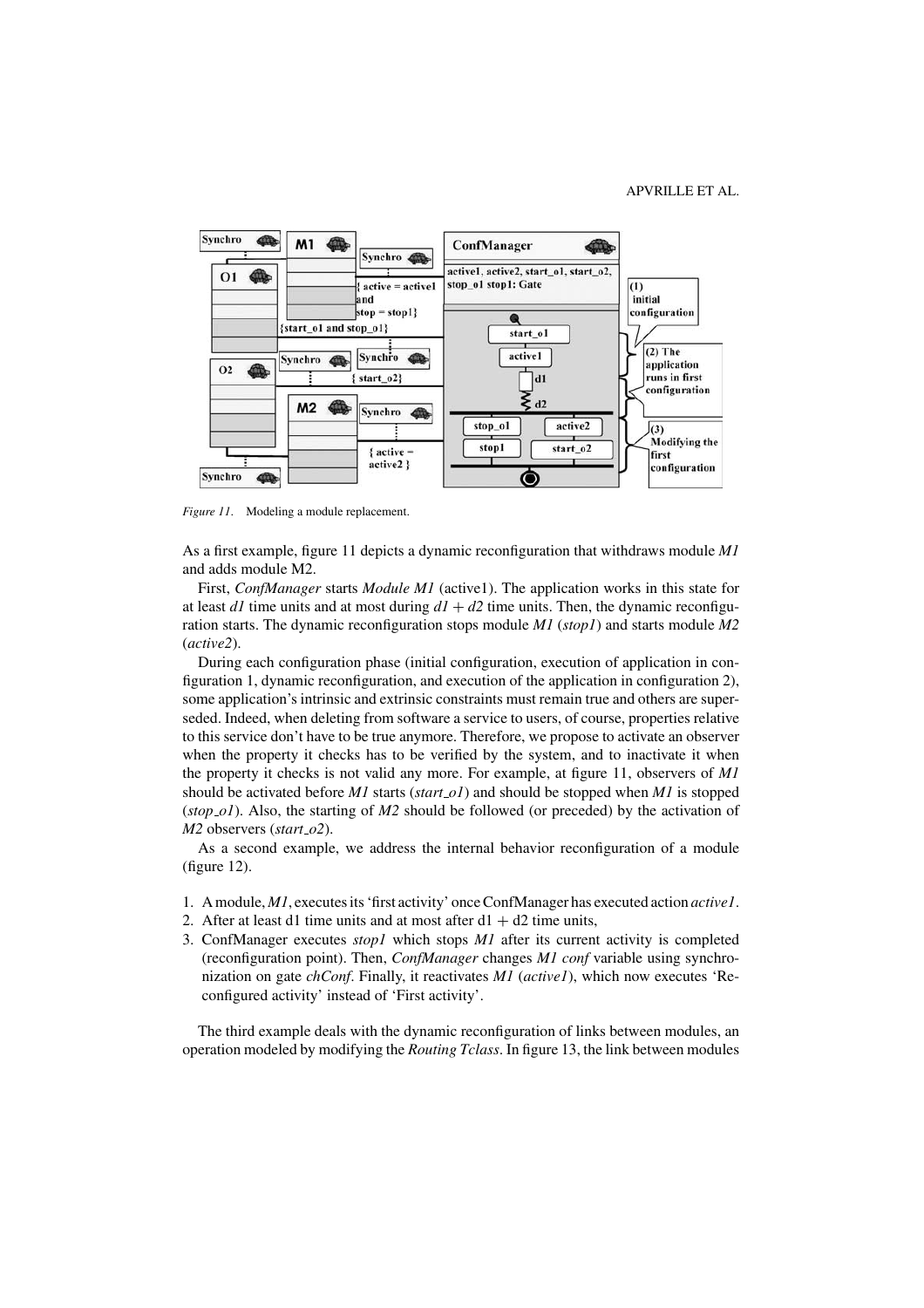

*Figure 12*. Modeling a module's Internal behavior reconfiguration.



*Figure 13*. Modeling the dynamic reconfiguraton of a link.

*M1* and *M3* is modeled in the *Routing Tclass*: when *M1* sends a message on its *OutputGate g1*, *Routing* forwards it (*g1buf!m*) to the input buffer class of *M3* (*BufPort1*). Then, *M3* can receive the message by executing  $g3$ . The link reconfiguration consists in connecting a new module *M2* to the same input buffer of *M3*, and simultaneously to remove the link between *M1* and *M3*. First, *M1* and *M3* are started (1): *active1*, *active3* (Synchronizations between *ConfManager* and the Modules are not depicted). Then, after 500 time units (2), the reconfiguration occurs (3). First, Module *M1* is stopped (*stop1*). Then, the link between *M2* and *M3* is activated. To do so, the action *linkM2M3* waits for the link between *M1* and *M3* to be free, and then, it supersedes it with a link between *M2* and *M3*: messages sent by *M2* on *g2* are now forwarded to *g1buf*. Then, module *M2* is started. This modeling approach insures that no message is lost or mis-ordered during reconfiguration.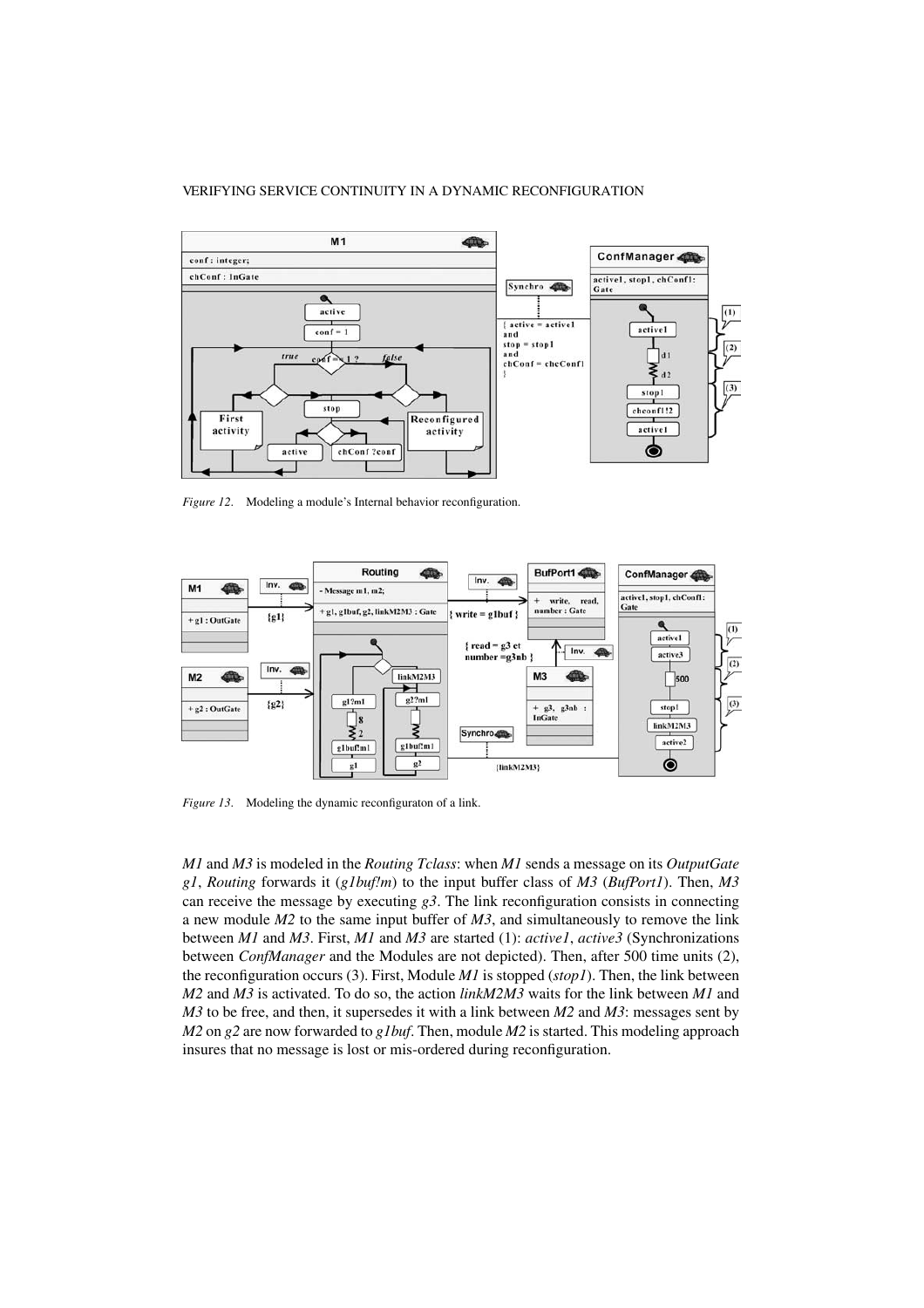# *4.6. Formal validation of service continuity*

As explained in Section 4.1, a set of properties characterizes services to be offered to users before, during and after reconfiguration. Therefore, if the configuration manager is modeled as in configuration 1, active observers check for properties P1. Then, during dynamic reconfiguration, active observers check for P. At last, after reconfiguration, active observers check for P2. As a consequence, formal validation of the *dynamic reconfiguration TURTLE model* makes it possible to prove service continuity. Indeed, when a service is no longer valid, an observer executes a specific action named, e.g., *error*. The latter is easily identified on the reachability graph, since the TURTLE to RT-LOTOS translation process builds up a correspondence table between actions in TURTLE diagrams and actions in the reachability graph (Lohr, 2002).

### **5. Case study**

# *5.1. Context*

The competition with high-speed terrestrial transmission technologies (Bigo, 2000) leads telecommunication satellite manufacturers to drastically optimize bandwidth by frequency reuse and by dynamic frequency allocation and temporal multiplex on uplinks and downlinks (Farserotu, 2000; Wittig, 2000). These issues have been investigated in the context of the French Research Minister project SAGAM (1998). This project focuses on the access to multimedia services using a multi-beam geostationary satellite. The core of the system consists in a fast and embedded ATM switch and a temporal multiplexer of ATM cells on downlinks. Switching and multiplexing are performed according to differentiated QoS.

The SAGAM project addresses the management of the embedded ATM switch and the management of uplink and downlink bandwidth. Bandwidth slots are allocated according to ATM active connections (Roullet, 1999). Assuming that all bandwidth management functionalities are embedded into the satellite and software implemented, we have modeled the following functionalities in TURTLE:

- The sending of a frame allocation report every 50 ms from the satellite to the users. The frame allocation report lets each user know which uplink slots he or she can send his or her data on.
- User sending *Dama-sig* signals to the satellite. A *Dama-sig* signal indicates that an ATM VBR connection wants to emit at its higher rate. Satellite software shares the remaining bandwidth among all *Dama-sig* requests.

More information about these functionalities are available in Roullet (1999), Combes (2001) and Apvrille (2001a, 2002).

# *5.2. Software modeling*

The Dama-sig signals computing and the frame allocation report sending are modeled within four modules: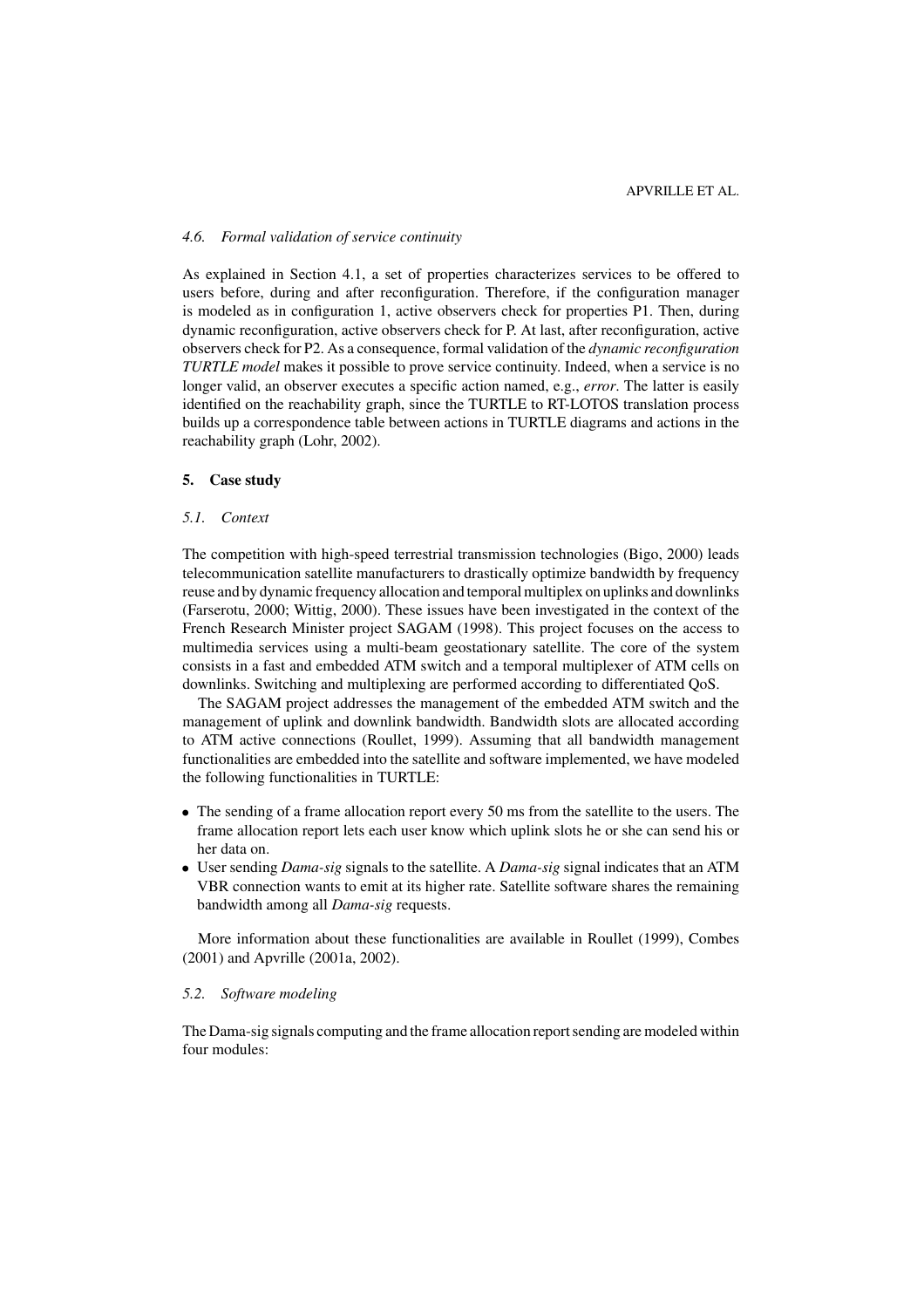- A *Damasig* module which receives *Dama-sig* signals, formats them, and then, forwards them to the *Dama* module.
- A *Dama* module which computes all pre-formatted *Dama-sig* signals. For each *Damasig*, it computes a new allocation for each ATM connection. The new allocation is sent to module *FarSender*.
- A *FarSender* module, which has two input ports. The first one is dedicated to receiving bandwidth allocation sent by *Dama* module. When receiving a message on the second input port, *FarSender* must send immediately a frame allocation report.
- A *Clock* module which sends two signals every 50 ms. One is sent to the second port of *FarSender*, and the other is sent to *Damasig* to indicate it that the next *n Dama-sig* signals can be computed (n being the number of active VBR connections).

Our TURTLE modeling methodology associates a *Tclass Buffer* with each input port of a module (see Section 4.3). The model includes six buffers: one per module, except *Damasig* and *FarSender* which have two input ports (so two buffers, see Section 4.3). An additional *Tclass* models message routing between each output port and its corresponding buffer.

Each of the modules listed above implements an algorithm which is not modeled *in extenso* in TURTLE but represented by its computation duration. Each duration value can be obtained either by simulations performed with specific simulators (ERC-32 simulators, see (ERC32, 1999)) or directly on target.

#### *5.3. Modeling software constraints*

The satellite embedded software should always respect the following two constraints on the service offered to users:

- Property 1. The sending of the frame allocation report is periodic with a period equal to 50 ms.
- Property 2. All received *Dama-sig* have to be fully computed before the next frame allocation report is sent.

One observer is modeled for each constraint (consequently, the system has two observers). Both observers synchronize with *FarSender* (see figure 14). The first one analyzes the sending date of the first frame allocation report. Then, it checks that the next frame allocation report is emitted exactly 50 ms after the previous one. The second observer checks, for each frame period, the number of allocations sent by *Dama* module to *FarSender*: this number must be equal to the number of *Dama-sig* signals to be computed by frame period. When one of the two properties becomes false, the observer checking for that property executes action *error*. Then, *FarSender* is stopped next time it synchronizes with this observer.

By applying the process depicted in figure 5 to this software modeling, we have proved that both properties are true in the first software configuration.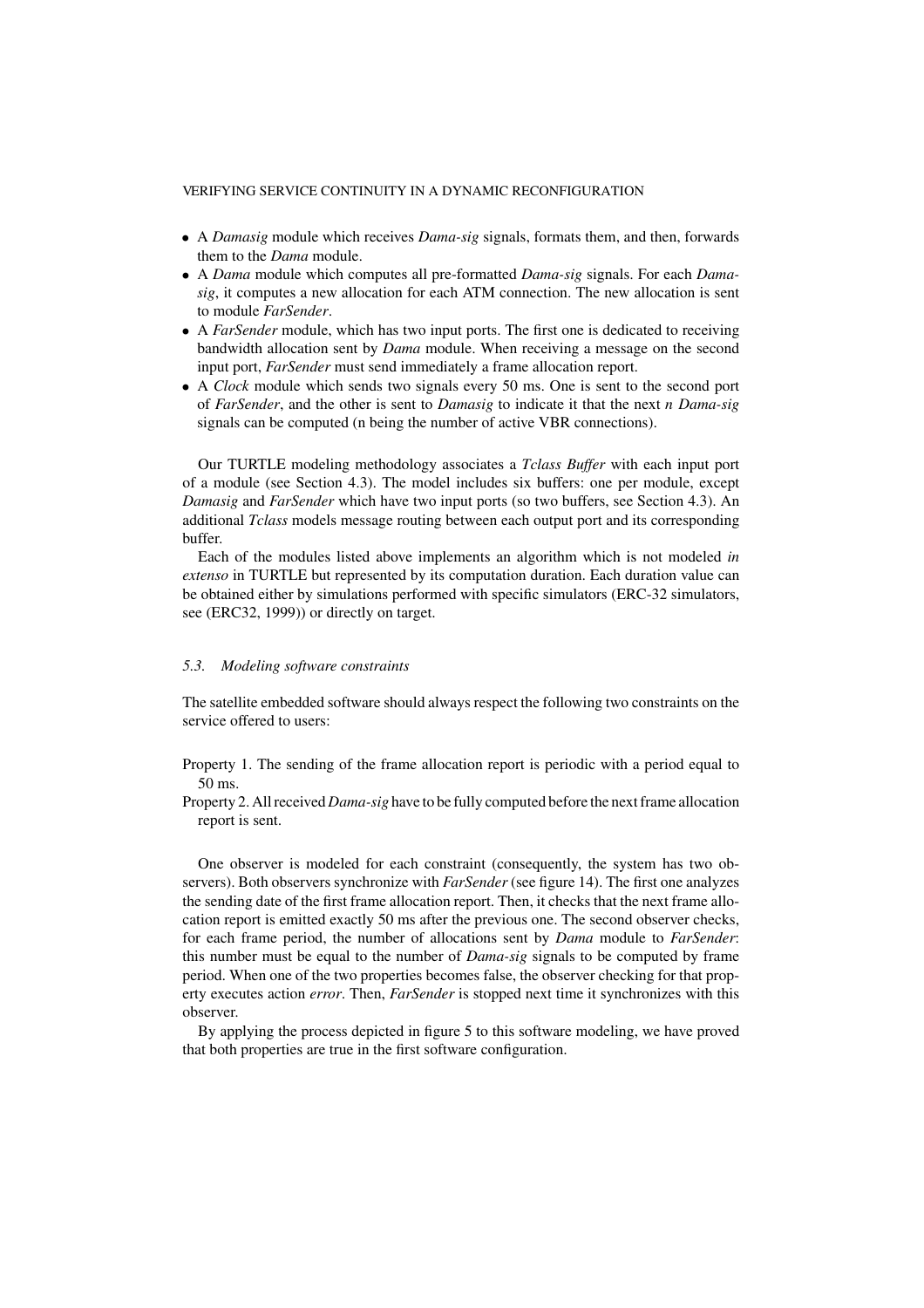#### APVRILLE ET AL.



*Figure 14.* Modeling both properties with observers.

# *5.4. Checking a dynamic reconfiguration*

Like satellite telecommunication payload algorithms in general, DAMA algorithms quickly evolve (Boutry, 2000). Therefore, the problem we focus on is the replacement of the *Dama* module while the software is running. The new *Dama* module, which supersedes the first one, is called *Dama2*. Its main algorithm takes more time to compute a *Dama-sig* that the first *Dama* module.

A simplified dynamic reconfiguration script contains the following: "stop Dama, instantiate Dama2, copy Dama state into a new instance of Dama2, start Dama2, destroy Dama". The configuration manager models this script as follows: "stop Dama, wait for 30ms, start Dama2". This duration has been obtained by simulations performed on an experimental platform that emulates the multimedia telecommunication system under study (Apvrille, 2001a).

Our objective is to perform dynamic reconfigurations with total service continuity. We indeed expect service to users to remain valid before, during, and after reconfiguration. User services are described by property1 and property2 that are checked out by observers O1 and O2, respectively.

Formal validation is performed on the TURTLE dynamic reconfiguration model obtained by applying the process described in Section 4.1. This model contains 15 classes: 5 modules, 6 buffers, a routing class, 2 observers and the dynamic reconfiguration manager. The reachability graph generated from the model is far too complex to be entirely drawn in this paper. Figure 15 shows an excerpt of this graph.

Reachability analysis has demonstrated that the software runs with a period of 50 ms: the dynamic reconfiguration succeeds if and only if it is started in the "middle" of a period. For instance, if t0 is the starting date of a period, the reconfiguration has to be started between  $t_1 = t_0 + 19$  ms and  $t_2 = t_0 + 45$  ms. If the reconfiguration is started out of this time range, one can identify a property violation on the reachability graph (see figure 15), i.e. the service to users suffers discontinuity. On figure 15, *error2* transition indicates that property 2 can be violated. When started in the right time interval, the reconfiguration succeeds: both properties remain valid, which proves service continuity.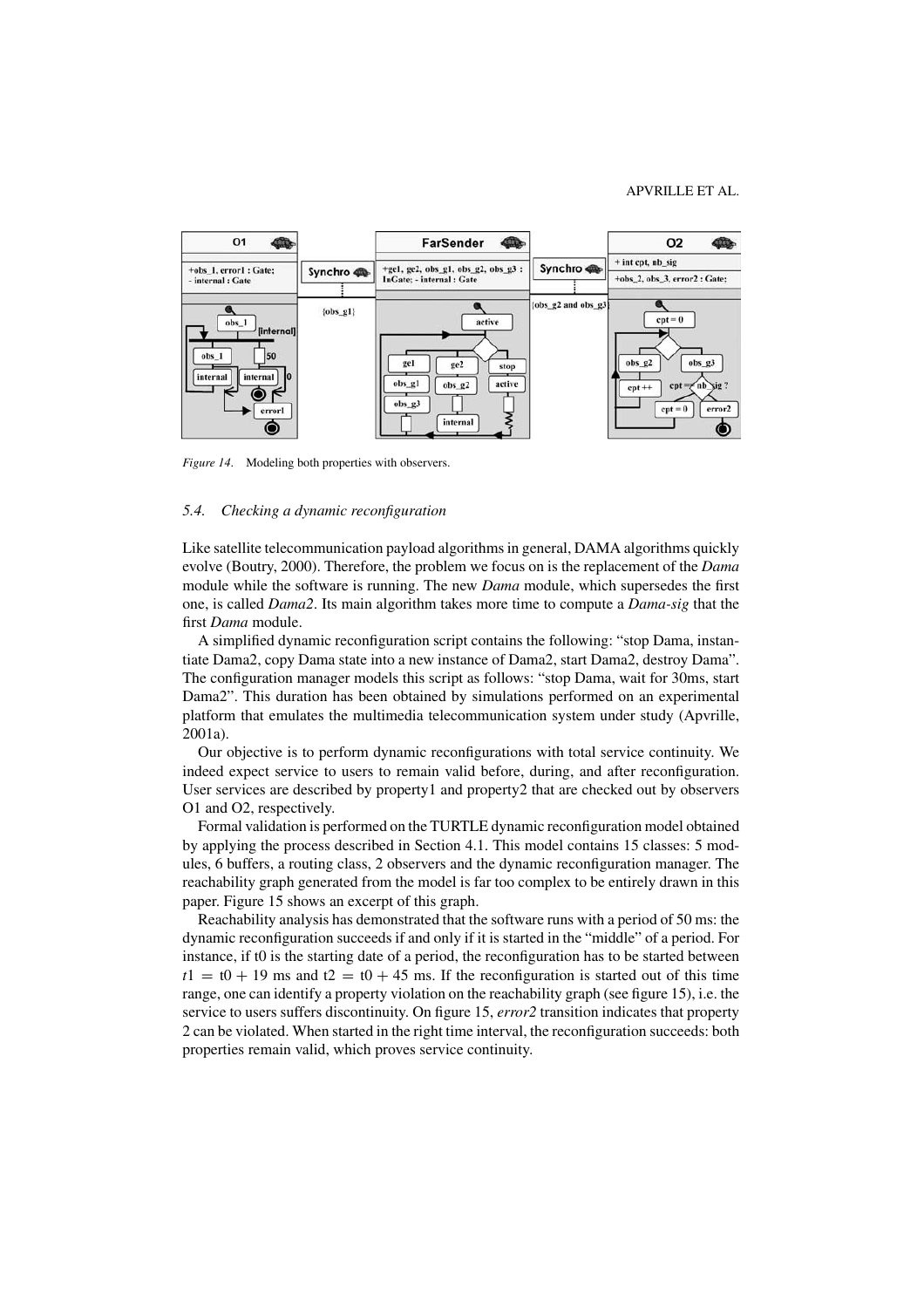

*Figure 15*. Reachability graph of the case study.

This result leads us to modify the reconfiguration script as follows: a new operation is inserted at the top of the script. This operation waits for the software to be in interval [t1, t2] before starting the reconfiguration. The new reconfiguration script is the following: "wait for  $t \in [t1, t2]$ ; stop Dama, instantiate Dama2, copy Dama state into a new instance of Dama2, start Dama2, destroy Dama".

# *5.5. Lessons learned*

The purpose of this section is to report our experience in applying TURTLE and the methodology proposed in the paper to the dynamic reconfiguration of an embedded real-time application. This work is part of a project funded by Alcatel Space.

In terms of architecture modeling capacity, we have defined, in Section 4.3, a framework for the modeling of software architectures. Using TURTLE as an ADL, software reconfigurations can be visually apprehended on a UML class diagram that features modules, interconnection schemes (communication channels), and reconfiguration manager. Unlike UML 1.5 and most ADLs, TURTLE also enables explicit modeling of real-time tasks and asynchronous communications between tasks.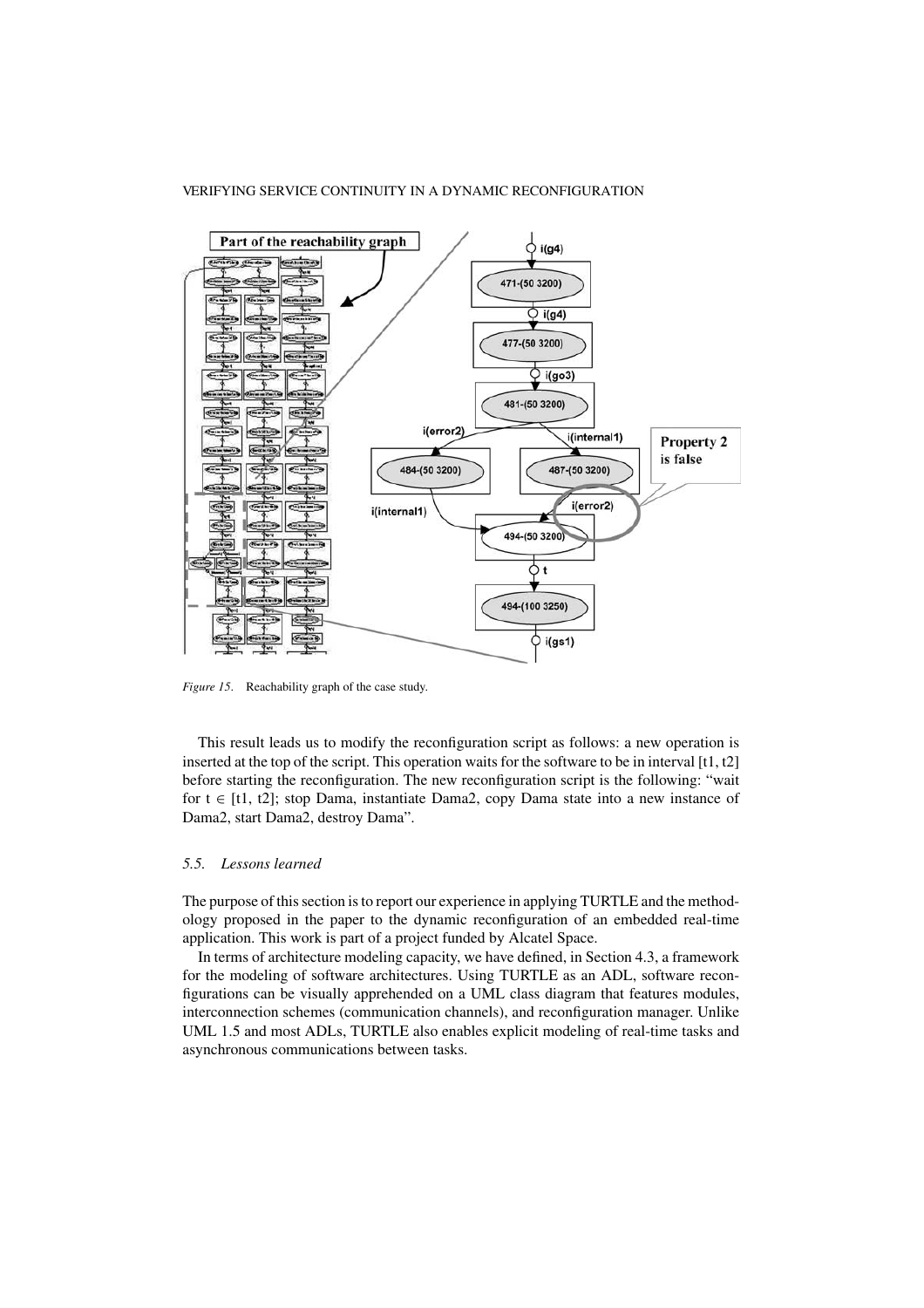#### APVRILLE ET AL.

Let us now address behavior modeling. The risk of combinatory explosion at reachability graph generation leads us to model task algorithms at a high level of abstraction. We consider that an algorithm should be modeled with a temporal operator representing all its possible computation durations. These durations can be obtained by simulations performed on an experimental platform (see Section 5.4). TURTLE's non-deterministic temporal operator provides an explicit way to model lower and upper limits of algorithms' duration. This is an advantage of TURTLE over UML 1.5 and other ADLs.

For the case study discussed in Section 5, a finite reachability graph was generated in less than five minutes on a SUN UltraSparc. Note that to reduce the size of the reachability graph, we had to limit as much as possible the use of variables and of non-deterministic delays. As a consequence, algorithms' duration were sometimes modeled by their maximal duration (deterministic delay) and not by a time interval starting at their minimal limit and finishing at their maximal limit. Also, the reconfiguration validation was successfully applied only when the number of messages transiting between modules was of reasonable size: tasks' buffer size was commonly limited to 250. Therefore, the size of modules' receiving buffers was reduced as much as possible (most of the time to 250 messages).

At last, we draw positive conclusions of using the observer technique, a simple way to formally validate the system's model against service continuity requirements. Observers are modeled using TURTLE classes, which are distinct from system tasks. Thus, the system software architecture remains unmodified. Also, the TURTLE synchronization operator makes it possible to model non-intrusive observers. Using a unique action identifier (error label) makes it simple to identify property violations in the reachability graph. The observer technique really helped us identifying non-trivial errors (see how we identified the violation of property 2 in previous section) which could have occurred when applying dynamic reconfiguration on the embedded system.

# **6. Conclusion**

With an average lifetime of fifteen years, satellites must be regularly and dynamically reconfigured in order to adapt payloads to multimedia data stream evolution. Dynamic reconfiguration captures a service continuity problem. A dynamic reconfiguration should indeed not interrupt the software portion that is not modified, and preserve a set of properties that define the quality of service offered to end-users.

How to predict that a dynamic reconfiguration procedure guarantees service continuity is still an open issue. Gupta (1996) suggested that an avenue to explore is a priori validation, where a model of the software is simulated and verified against its expected properties before the software is actually implemented and tested. The work in the paper follows that approach with modeling in TURTLE, an enhanced real-time UML profile with a priori formal validation capabilities.

TURTLE extends UML class diagrams with composition operators that make it possible to explicitly model parallelism and synchronization between stereotyped classes named *Tclasses*. TURTLE also enhances UML activity diagrams with three temporal operators: a deterministic delay, a non-deterministic delay and a time limited offer. TURTLE has a formal semantics given in terms of translation to the Formal Description Technique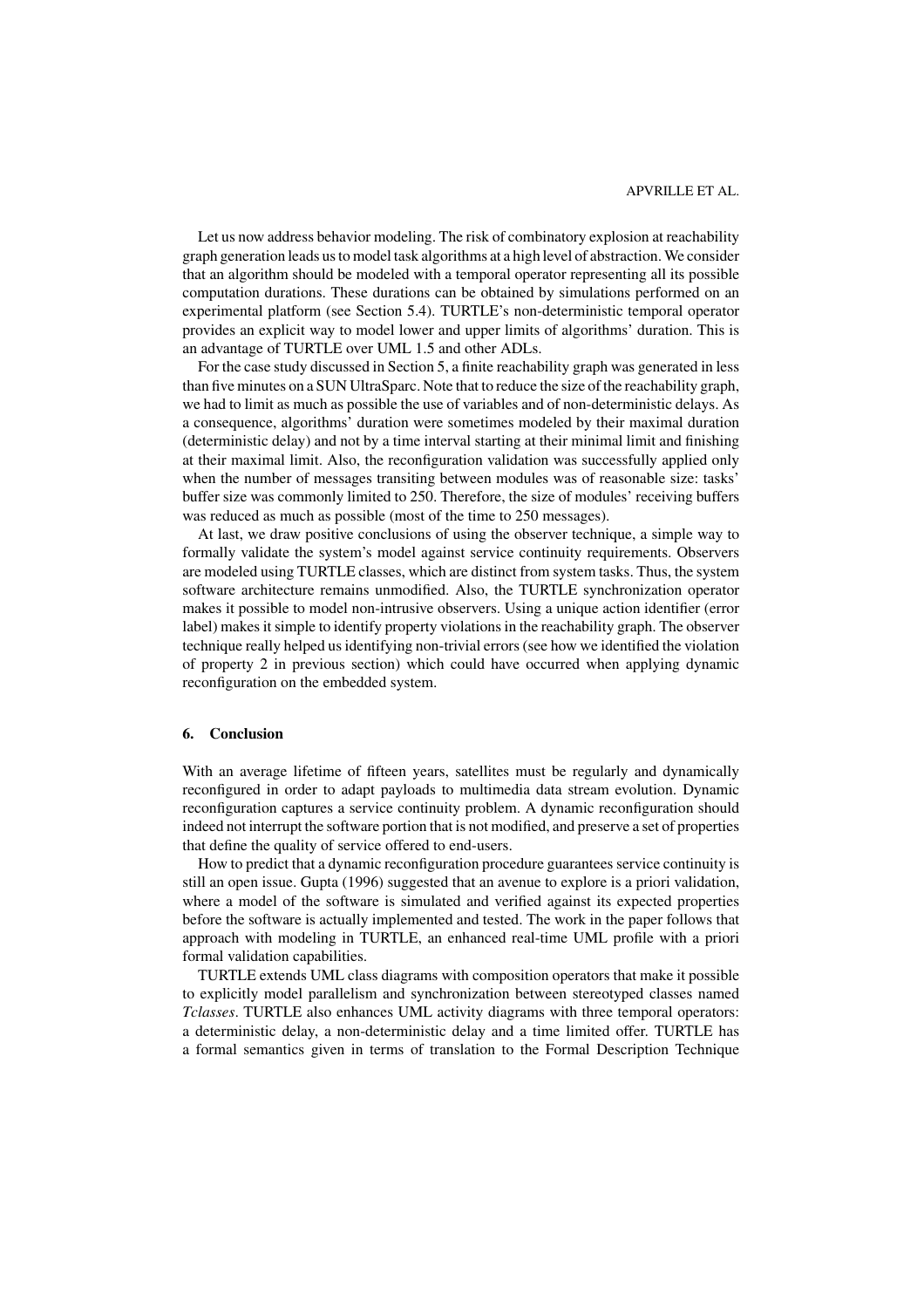RT-LOTOS (Lohr, 2002). RT-LOTOS code derived from TURTLE models can be validated using the RTL toolkit (Courtiat, 2000) that implements efficient simulation algorithms and reachability analysis.

The paper has discussed the use of TURTLE and RTL to prove service continuity in a dynamic reconfiguration procedure. Our methodology relies on making up a dynamic reconfiguration model that contains software configurations before and after the reconfiguration, as well as the services to be continued during and after the upgrade. The methodology was successfully applied in the framework of SAGAM project. It can be applied as well to a wide range of software applications which capture dynamic reconfiguration problems.

A priori validation filters errors but does not exempt from testing software's implementation. We are presently working on deriving timed test sequences from RT-LOTOS specifications (Saqui, 2003), including those generated from TURTLE models. Also, our objective is to extend our reconfiguration methodology to the dynamic upgrade of distributed systems. Assuming that a distributed system runs on several sites, the TURTLE profile addressed in this paper does not enable explicit modeling of that distributed execution. Apvrille (2003) defines TURTLE-P, an enhanced TURTLE with deployment diagrams and their formal semantics. We plan to apply TURTLE-P to the validation of dynamic reconfiguration procedure in distributed systems. Last but not least, we think our approach could be used to formally prove that the integration of a user code into an active network does not lead to undesirable or unpredicted behaviors.

#### **Notes**

- 1. The TURTLE to RT-LOTOS translation renames gate identifiers.
- 2. A port in an ADL is different from a port in Rose RT.

#### **References**

- Allen, R. 1997. A formal approach to software architecture. Ph.D. Thesis, Carnegie Mellon University, School of computer Science, TR#CMU-CS-97-144.
- Allen, R., Douence, R., and Garlan, D. 1998. Specifying and analyzing dynamic software architectures. In *Proceedings of the Conference on Fundamental Approaches to Software Engineering*, Lisbon, Portugal.
- André, C., Peraldi-Frati, M.-A., and Rigault, J.-P. 2002. Integrating the synchronou. In J.-M. Jézéquel, H. Hußmann, S. Cook, editors, Paradigm into UML: Application to control-dominated systems. *UML 2002—The Unified Modeling Language, 5th International Conference*, Dresden, Germany, LNCS 2460, Springer, ISBN 3-540- 44254-5.
- Apvrille, L. 2002. Contribution to dynamic reconfiguration of embedded real-time software: Application to a satellite telecommunication environment Ph.D. dissertation (in French), TR #02298, LAAS-CNRS, Toulouse, France.
- Apvrille, L., Dairaine, L., Sénac, P., and Diaz, M. 2001a. Dynamic reconfiguration architecture of satellite network software services. In *Proceedings of the 19th AIAA International Communications Satellite Systems Conference*, Toulouse, France.
- Apvrille, L., de Saqui-Sannes, P., and Khendek, F. 2003. TURTLE-P: A UML profile for the validation of distributed Architectures. In *Proceedings of the Colloque Francophone sur l'Ingénierie des Protocoles (CFIP'2003)*, Paris, France (in french).
- Apvrille, L., de Saqui-Sannes, P., Lohr, C., Sénac, P., and Courtiat J.-P. 2001b. A new UML profile for real-time System: Formal Design and Validation. In *Proceedings of the Fourth International Conference on the Unified Modeling Language (UML'2001)*, Toronto, Canada.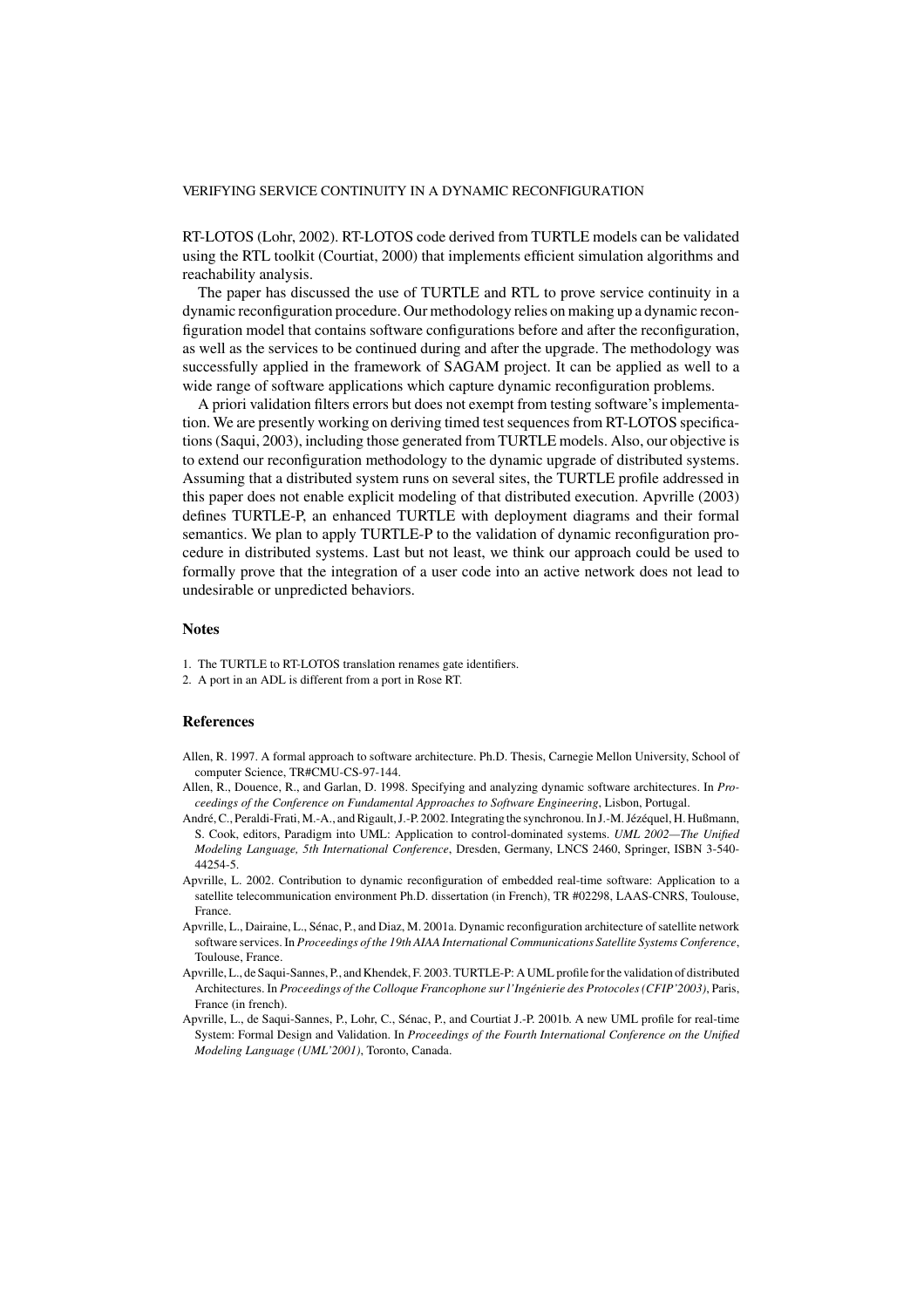- Bigo, S. and Idler, W. 2000. Multi-terabits/s transmission over Alcatel TeraLight fiber. *The Alcatel Telecommunications Review*, 4th Quarter: 288–296. Available at: http://atr.alcatel.de/hefte/00i 4/gb/pdf gb/11idlegb. pdf
- Boutry, L. 2000. *Network Evolution. France Telecom R&D Technical Memento*, vol. 15. Available at: http://www.cent.fr/sas/mento15/chap5.html (in French).
- Cailliau, D., Marin, O., and Folliot, B. 2001. A joint middleware/configuration language approach for space embedded software update. In *Proceedings of Data Systems In Aerospace (DASIA)*, Nice, France.

Chen, T.M. 2000. Evolution to the programmable internet. *IEEE Communications Magazine*, 38(3):124–128.

- Clarck, R.G. and Moreira, A.M.D. 2000. Use of E-LOTOS in adding formality to UML. *Journal of Universal Computer Science*, 6(11):1071–1087.
- Combes, S., Fouquet, C., and Renat, V. 2001. Packet-based DAMA protocols for new generation satellite networks. In *Proceedings of the 19th AIAA International Communications Satellite Systems Conference*, Toulouse, France.
- Courtiat, J.-P., Santos, C.A.S., Lohr, C., and Outtaj, B. 2000. Experience with RT-LOTOS, a temporal extension of the LOTOS formal description technique. *Computer Communications*, 23(12):1104–1123.
- Delatour, J. and Paludetto, M. 1998. UML/PNO, a way to merge UML and Petri Net objects for the analysis of real-time systems. In *Proceedings of the Workshop on Object-Oriented Technology and Real Time Systems ECOOP'98*, Brussels, Belgium.
- Dupuy, S., and du Bouquet, L. 2001. A multi-formalism approach for the validation of UML models. *Formal Aspects of Computing*, 12:228–230.
- ERC32. 1999. Free simulation software for ERC-32, at ESTEC. Available at: http://www.estec.esa.nl/wsmwww/ erc32/freesoft.html
- Farserotu, J., and Pradas, R. 2000. A survey of future broadband multimedia satellite systems, issues and trends, *IEEE Communications Magazine*, 128–133.
- Feiler, P., and Li, J. 1998. Consistency in dynamic reconfiguration. In *Proceedings of the 4th International Conference on Configurable Distributed Systems (ICCDS '98)*, IEEE Press, ISBN 0-8186-8451-8, Annapolis, MD, USA.
- Frieder, O., Herman, G.E., Mansfield, W.H., and Segal, M.E. 1989. Dynamic program modification in telecommunications systems. In *Proceedings of the Seventh International Conference on Software Engineering for Telecommunication Switching Systems SETSS 89*, pp. 168–172.
- Gerard, S., Terrier, F., and Tanguy, Y. 2002. Using the model paradigm for real-time systems development: ACCORD/UML. In J.-M. Bruel, and Z. Bellahsene, editors, *Proceedings of the Advances in Object-Oriented Information Systems, OOIS 2002 Workshops*. Lecture Notes in Computer Science 2426, Springer: Montpellier, France, pp. 260–269.
- Gupta, D., Jalote, P., and Barua, G. 1996. A formal framework or on-line software version change. *IEEE Transactions on Software Engineering*, 22(2):120–131.
- Hoare, C.A.R. 1995. *Communicating Sequential Processes*. Prentice Hall.
- Hofmeister, C., and Purtilo, J. 1993. Dynamic reconfiguration in distributed systems: Adapting software modules for replacement. In *Proceedings of the 13th International Conference in Distributed Computing systems (ICDCS'93)*, IEEE Computer Society Press, pp. 101–110.
- ISO. 1998. LOTOS—A formal description technique based on the temporal ordering of observational behavior. International Standard 8807, International Organization for Standardization—Information processing Systems —Open Systems Interconnection, Geneva, Switzerland.
- Jard, C., Monin, J.-F., and Groz, R. 1988. Development of véda, a prototyping tool for distributed algorithms. *IEEE Transactions on Software Engineering*, 14(3):339–352.
- Kramer, J. and Magee, J. 1985. Dynamic configuration for distributed systems. *IEEE Transactions on Software Engineering*, 11(4):424–436.
- Kramer, J. and Magee, J. 1990. The evolving philosophers problem: Dynamic change management. *IEEE Transactions on Software Engineering*, 16(11):1293–1306.
- Liskov, B.H. 1985. The Argus language and system. Distributed systems: Methods and Tools for Specifications, Lecture Notes in Computer Science No. 190, Springer-Verlag, pp. 343–430
- Lohr, C. 2002. Contribution to real-time system specification relying on the formal description technique RT-LOTOS. Ph.D. dissertation (in French), Toulouse, France.